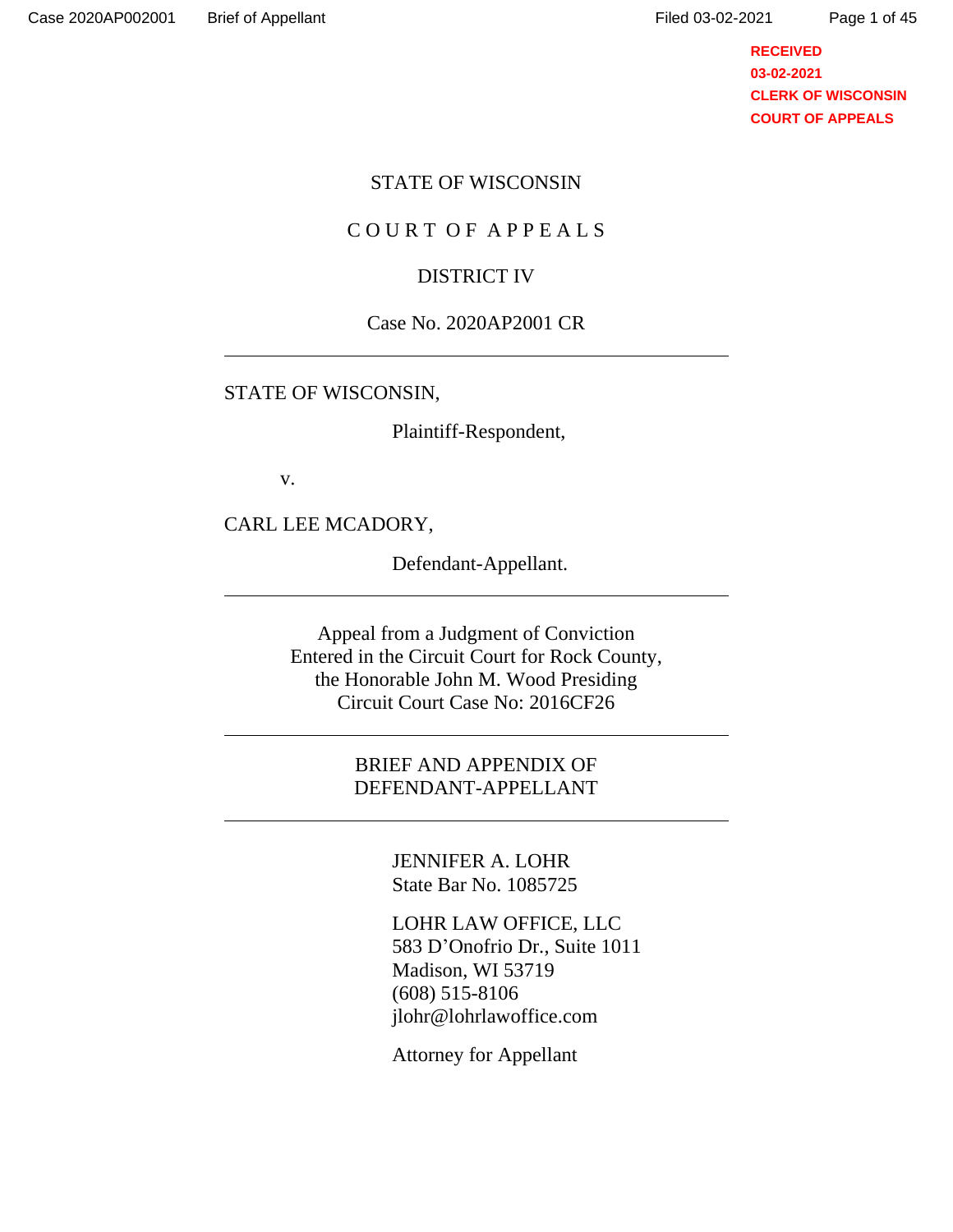# **TABLE OF CONTENTS**

|     |                | STATEMENT ON ORAL ARGUMENT AND                                                                                                                                                                                                                                        |  |  |
|-----|----------------|-----------------------------------------------------------------------------------------------------------------------------------------------------------------------------------------------------------------------------------------------------------------------|--|--|
|     |                |                                                                                                                                                                                                                                                                       |  |  |
|     |                |                                                                                                                                                                                                                                                                       |  |  |
|     |                |                                                                                                                                                                                                                                                                       |  |  |
| I.  |                | THE EVIDENCE AT MR. MCADORY'S TRIAL<br>WAS INSUFFICIENT TO SUSTAIN HIS<br><b>CONVICTION OF OPERATING WHILE</b><br>UNDER THE INFLUENCE OF A<br>CONTROLLED SUBSTANCE15                                                                                                  |  |  |
|     | A.             | Legal principles and standard of review15                                                                                                                                                                                                                             |  |  |
|     | <b>B.</b>      | The evidence did not establish that Mr.<br>McAdory was under the influence of a<br>controlled substance at the time of                                                                                                                                                |  |  |
| II. | $\mathsf{A}$ . | MR. MCADORY'S DUE PROCESS RIGHTS<br>WERE VIOLATED WHEN THE TRIAL COURT<br><b>IMPROPERLY MODIFIED THE STANDARD</b><br><b>JURY INSTRUCTION FOR OPERATING</b><br>WHILE UNDER THE INFLUENCE OF A<br>CONTROLLED SUBSTANCE 20<br>Legal principles and standard of review 20 |  |  |
|     |                |                                                                                                                                                                                                                                                                       |  |  |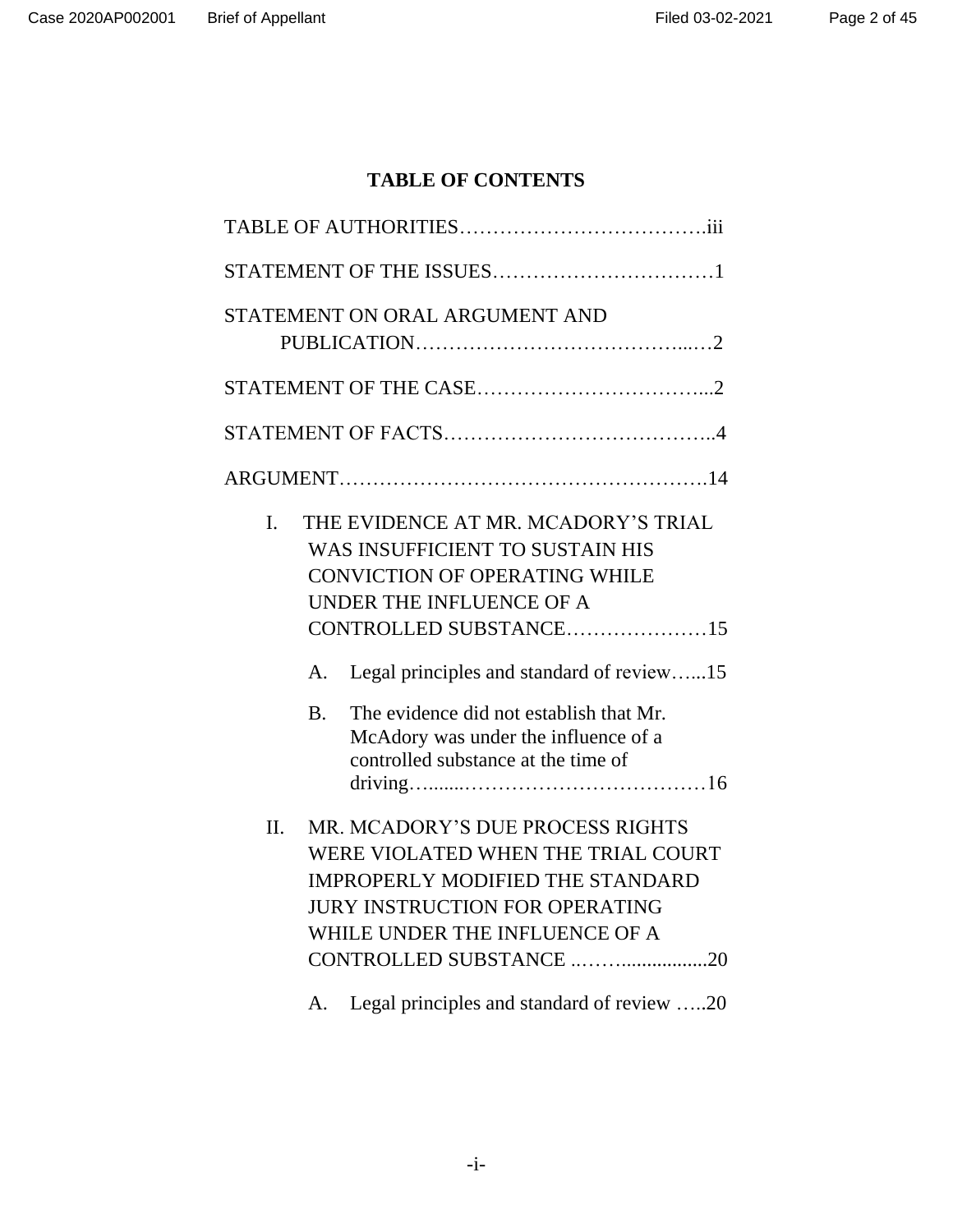|      | <b>B.</b> | The jury did not receive an accurate<br>instruction regarding the definition of                                                |  |
|------|-----------|--------------------------------------------------------------------------------------------------------------------------------|--|
|      |           | 1. Defining "under the influence"21                                                                                            |  |
|      |           | Removing language defining "under<br>2.<br>the influence" rendered Instruction                                                 |  |
|      | C.        | Even if legally accurate, the revised<br>instruction unconstitutionally misled the<br>jury as to the standard for impairment29 |  |
| III. |           | <b>MCADORY'S CONVICTION OF</b>                                                                                                 |  |
|      |           | OPERATING WHILE UNDER THE                                                                                                      |  |
|      |           | <b>INFLUENCE OF A CONTROLLED</b>                                                                                               |  |
|      |           | <b>SUBSTANCE SHOULD BE REVERSED</b>                                                                                            |  |
|      |           | IN THE INTEREST OF JUSTICE BECAUSE                                                                                             |  |
|      |           | THE REAL CASE OR CONTROVERSY                                                                                                   |  |
|      |           | WAS NOT FULLY TRIED32                                                                                                          |  |
|      |           |                                                                                                                                |  |
|      |           | A. Legal principles and standard of review32                                                                                   |  |
|      |           | B. The real controversy – whether Mr.                                                                                          |  |
|      |           | McAdory was under the influence of a                                                                                           |  |
|      |           | controlled substance at the time of driving                                                                                    |  |
|      |           | - was not fully tried32                                                                                                        |  |
|      |           |                                                                                                                                |  |
|      |           |                                                                                                                                |  |
|      |           |                                                                                                                                |  |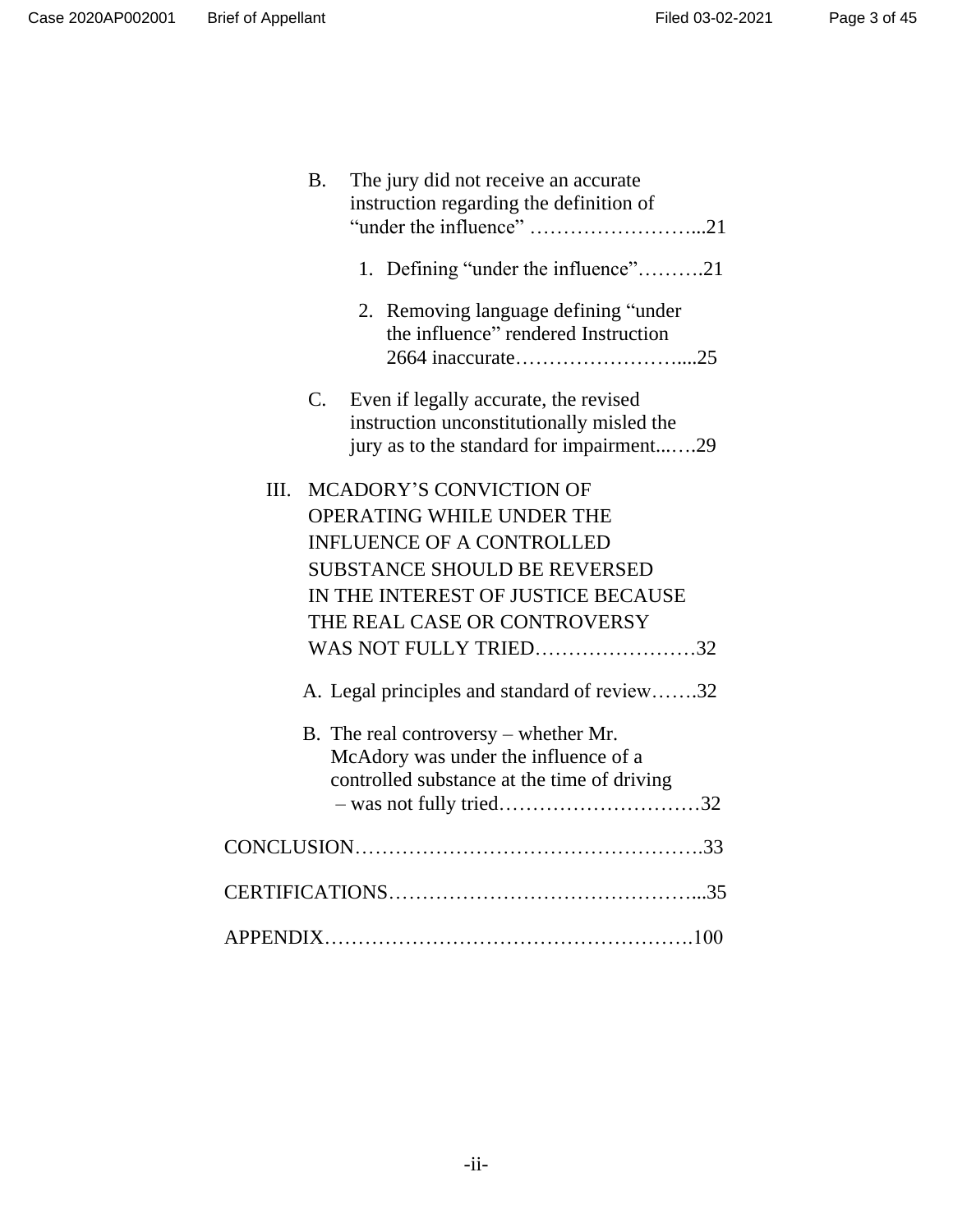# **TABLE OF AUTHORITIES**

# **CASES**

| City of Fond du Lac v. Hernandez,                   |
|-----------------------------------------------------|
| 42 Wis. 2d 473, 167 N.W.2d 408 (1969)16, 24, 26, 27 |
| In re Winship,                                      |
|                                                     |
| Herbst v. Wuennenberg,                              |
| 83 Wis. 2d 768, 266 N.W.2d 391 (1978)15, 18         |
| Jackson v. Virginia,                                |
|                                                     |
| State ex rel. Kanieski v. Gagnon,                   |
|                                                     |
| State v. Austin                                     |
| 2013 WI App 96,                                     |
| 349 Wis. 2d 744, 836 N.W.2d 83320, 21, 29, 31       |
| <i>State v. Burris</i>                              |
| 2011 WI 32, 333 Wis.2d 87, 797 N.W.2d 430 21, 29    |
| State v. Chitwood                                   |
| 2016 WI App 36, 369 Wis. 2d 132, 879 N.W.2d 78618   |
| State v. Dix                                        |
|                                                     |
| State v. Dyess,                                     |
|                                                     |
| State v. Hayes,                                     |
|                                                     |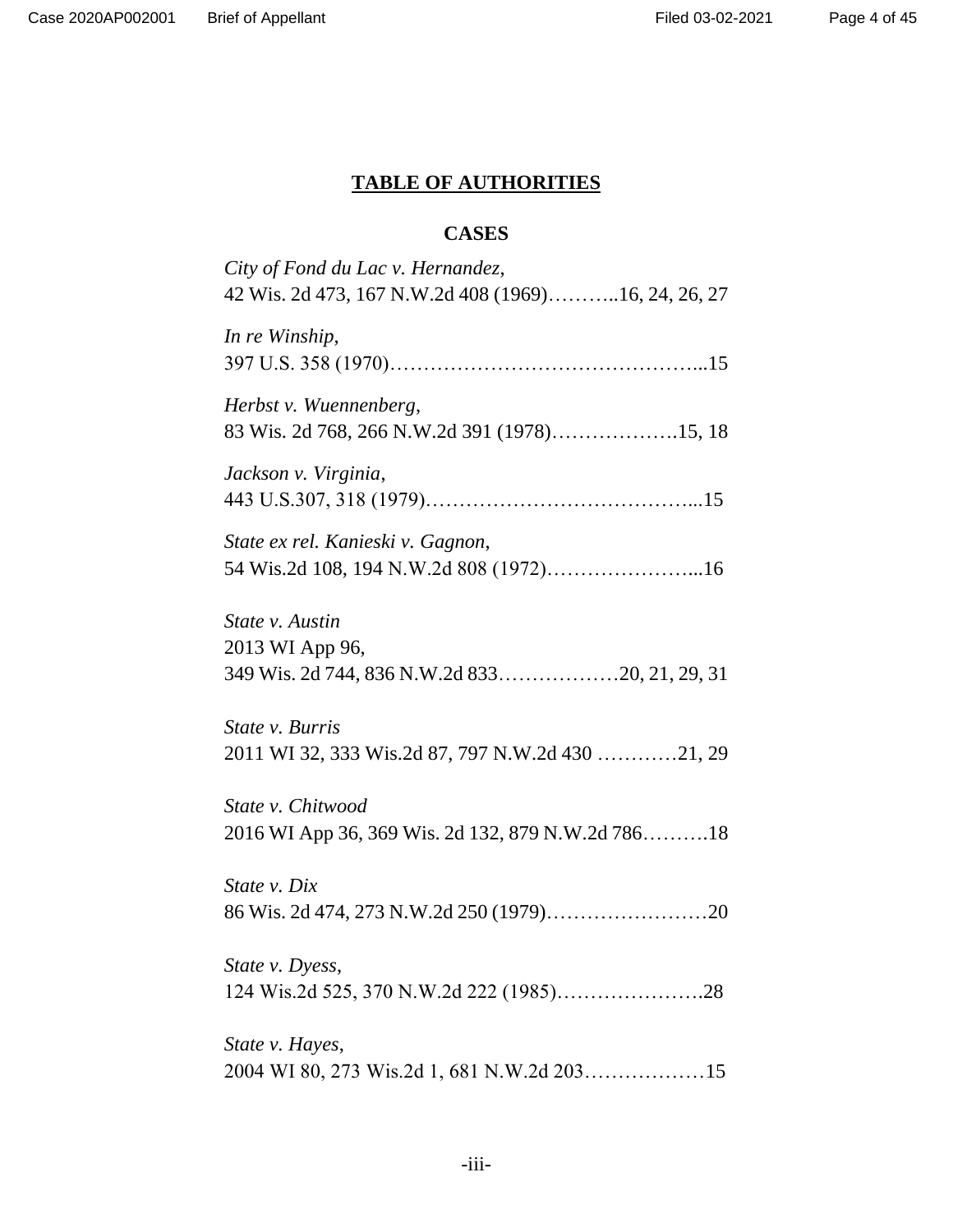*State v. Hubbard*, 2008 WI 92, 313 Wis.2d 1, 752 N.W.2d 839….…...24, 25, 28 *State v. Langlois* 2018 WI 73, 382 Wis. 2d 414, 913 N.W.2d 812…………...28 *State v. Lohmeier* 205 Wis. 2d 183, 556 N.W.2d 90 (1996)………………29, 31 *State v. Perkins* 2001 WI 46, 243 Wis. 2d 141, 626 N.W.2d 762…………...32 *State v. Poellinger*, 153 Wis.2d 493, 451 N.W.2d 572 (1990)……….....15, 17, 19 *State v. Schulz*, 102 Wis.2d 423, 307 N.W.2d 151 (1981)………………….20 *State v. Smith*, 117 Wis.2d 399, 344 N.W.2d 711 (Ct. App. 1983)………...15 *State v. Waalen*, 130 Wis. 2d 386, N.W.2d 47 (1986)……...…16, 23, 24, 26, 27 *State v. Wulff*, 207 Wis.2d 143, 557 N.W.2d 813 (1997)……………….16, 19 *State v. Ziebart*, 2003 WI App 258, 268 Wis.2d 468, 673 N.W.2d 369......21, 28 *United States v. Burks*, 437 U.S. 1 (1978)……………………………………….16, 19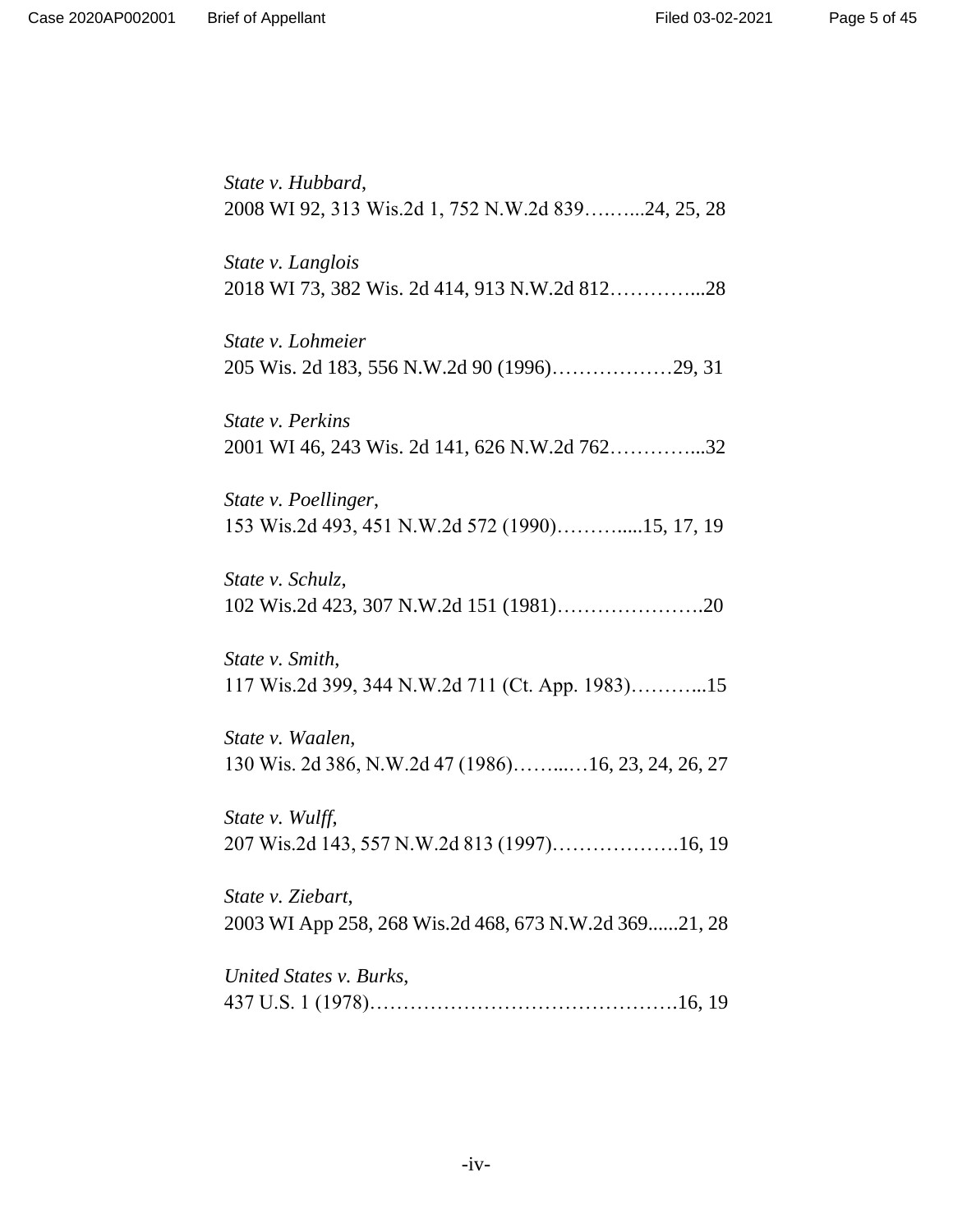# **CONSTITUTION AND STATUTES**

# **OTHER AUTHORITIES**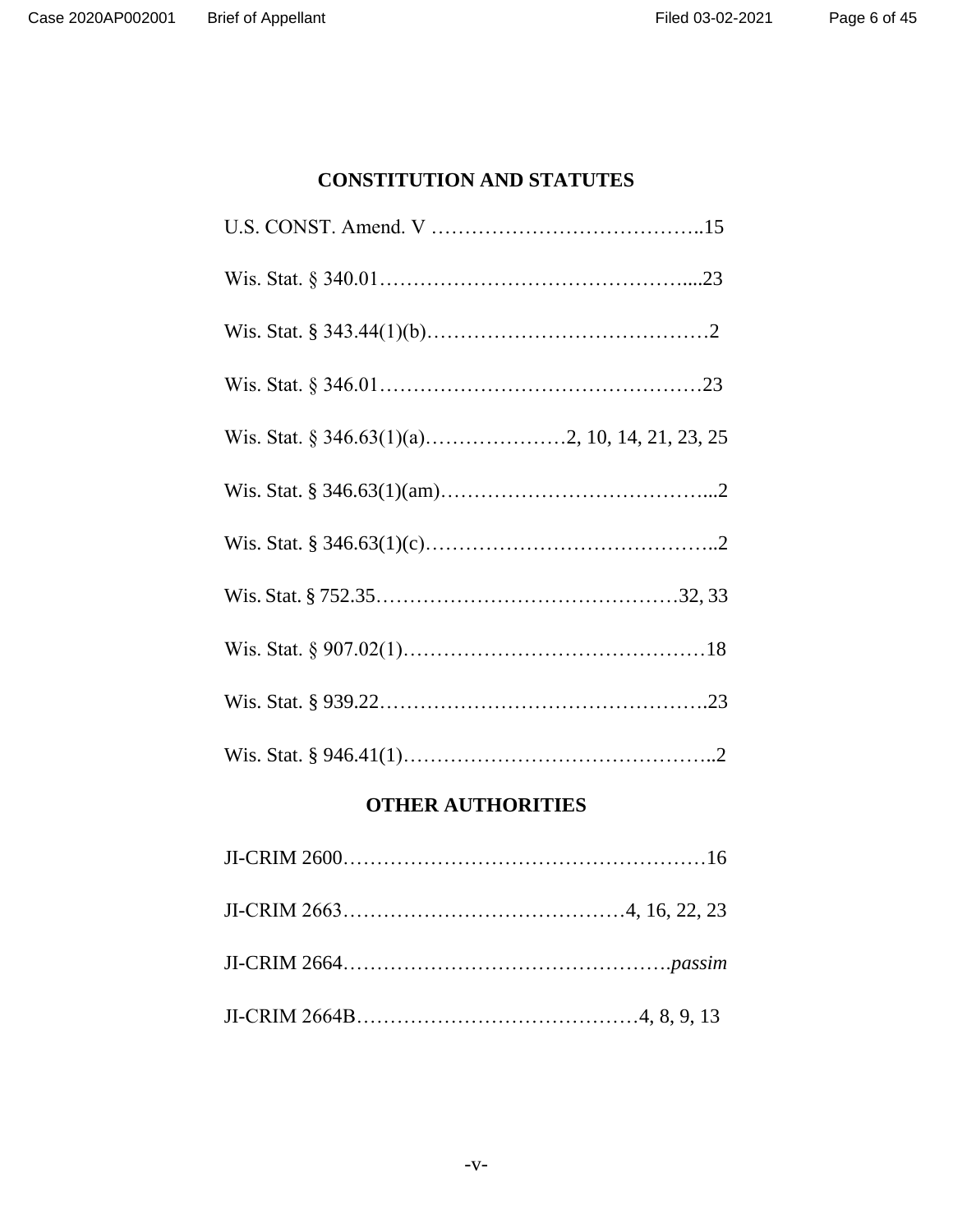# **STATEMENT OF THE ISSUES**

I. Was the evidence before the jury sufficient to support a conviction of operating a motor vehicle while under the influence of a controlled substance?

> **Trial Court Answered:** The court accepted the jury's guilty verdict.

II. Was Mr. McAdory deprived of due process when the trial court removed language defining "under the influence" from the jury instructions, therefore failing to properly instruct the jury as to the only disputed element of the charge?

> **Trial Court Answered:** Over Mr. McAdory's objection, the trial court removed the following language in JI-CRIM 2664 from its instruction to the jury:

> > Not every person who has consumed (name controlled substance) is "under the influence" as that term is used here. What must be established is that the person has consumed a sufficient amount of (name controlled substance) to cause the person to be less able to exercise the clear judgment and steady hand necessary to handle and control a motor vehicle.

III. Is Mr. McAdory entitled to a new trial in the interest of justice because the real controversy – whether he was under the influence of a controlled substance at the time of driving – was not fully tried?

**Trial Court Answered:** Not raised in the trial court.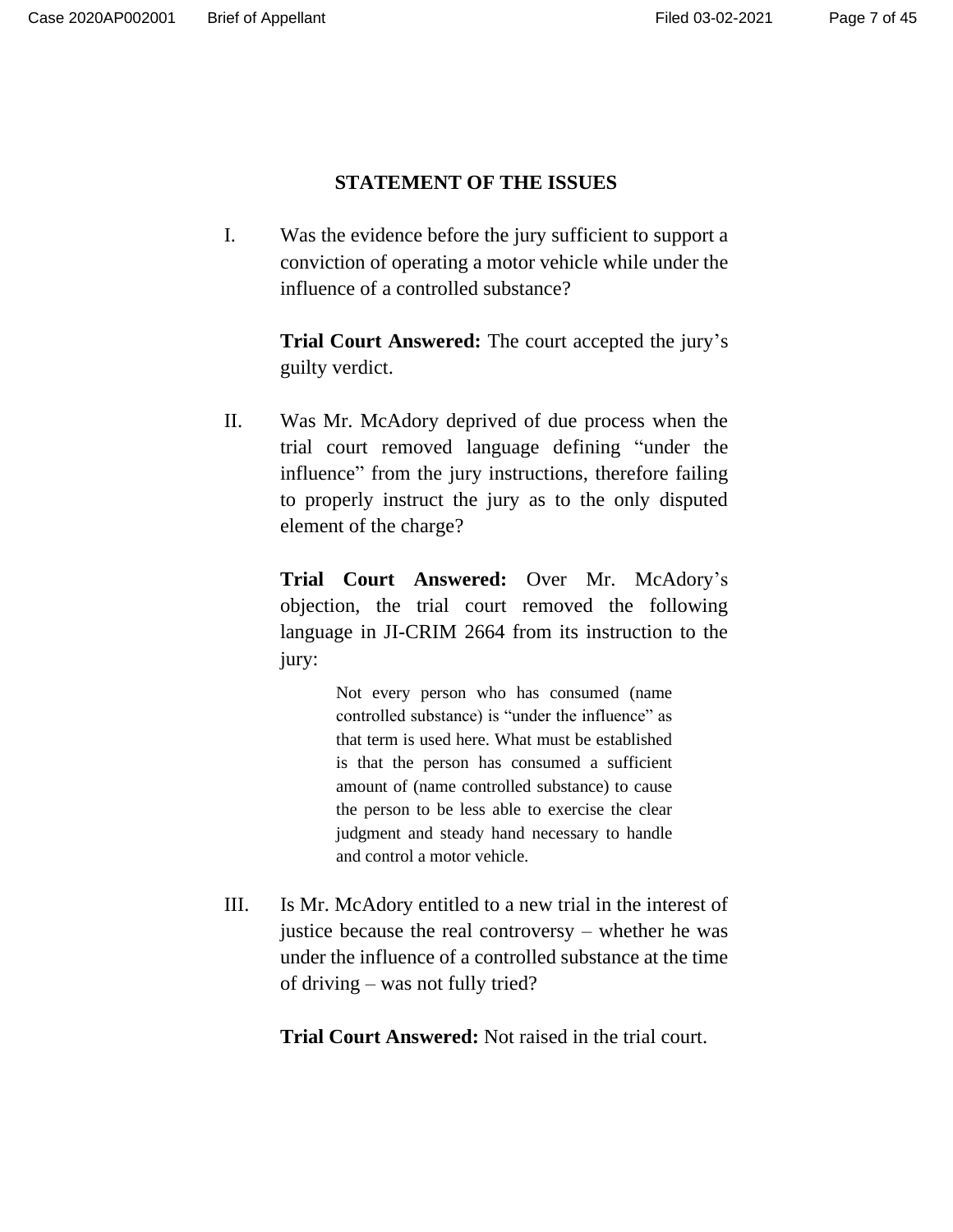# **STATEMENT ON ORAL ARGUMENT AND PUBLICATION**

The issue in this case involves the application of wellsettled law to the facts of this case, therefore neither oral argument nor publication is requested.

#### **STATEMENT OF THE CASE**

This is an appeal from the Judgment of Conviction entered on October 25, 2019, in the Circuit Court for Rock County, the Honorable John M. Wood presiding, wherein the Court entered judgment on a jury verdict finding Carl M. McAdory guilty of one count of operating while under the influence of a controlled substance (8th), contrary to Wis. Stat. § 346.63(1)(a).  $(93:3.)^1$  The jury also found Mr. McAdory guilty of operating with a restricted controlled substance  $(8<sup>th</sup>)$ , contrary to Wis. Stat. § 346.63(1)(am); the court dismissed this count on the state's motion at sentencing.  $(130:5)^2$ 

On January 5, 2016, Mr. McAdory was arrested and charged with operating while intoxicated, obstructing an officer, and operating while revoked. (1.) He waived his right to a preliminary hearing on January 15, 2016. (100:2-3.) An amended information was filed on February 1, 2017, alleging

 $1$  Mr. McAdory was also convicted by the jury of obstructing an officer, contrary to Wis. Stat.  $\S$  946.41(1). (93:1.) He pled guilty to operating while revoked (due to alcohol/controlled substance/refusal), contrary to Wis. Stat. § 343.44(1)(b). (*Id*.) The court withheld sentence on these counts and ordered two years probation consecutive to the bifurcated sentence on Count 1. (*Id.*) These counts are not at issue in this appeal.

<sup>&</sup>lt;sup>2</sup> This count was dismissed pursuant to Wis. Stat. § 343.63(1)(c), which provides "If the person is found guilty of any combination of par. (a), (am), or (b) for acts arising out of the same incident or occurrence, there shall be a single conviction for purposes of sentencing…"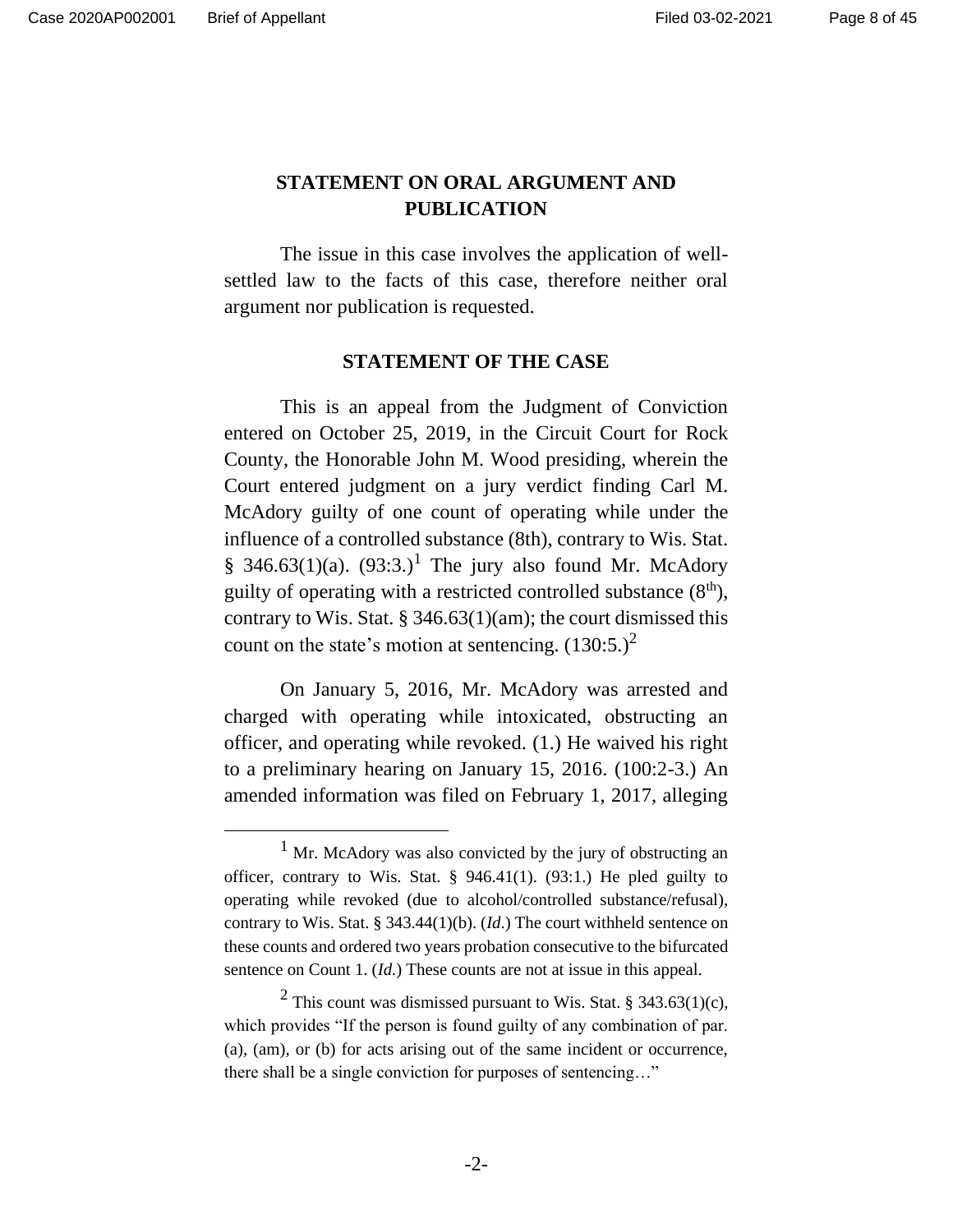an additional count of operating with a detectable amount of restricted controlled substance. (28.).

A jury trial was held on August 19, 2019. (129.) During the jury instruction conference, the State requested that the court amend the standard jury instruction for operating under the influence of a controlled substance by removing language defining "under the influence." (129:158, 169-70.) The court granted the State's motion over Mr. McAdory's objection. (129:158, 172-73, 177-78; App.102, 108, 110-11.) During deliberations, the jury asked several questions, one related to the definition of under the influence of a controlled substance; the court directed the jury to rely upon the jury instructions provided (129:206; 87.) Ultimately, the jury convicted Mr. McAdory on all counts. (129:218; 79.)

At sentencing, the court granted the State's motion to dismiss Count 2, operating with a restricted controlled substance. (130:5.) The court sentenced Mr. McAdory on Count 1, operating while under the influence of a controlled substance, to four years initial confinement and five years extended supervision. (130:35; 93:3.)

Mr. McAdory filed a timely notice of appeal. (95.) This appeal addresses whether the jury had sufficient evidence to convict Mr. McAdory of operating under the influence of a controlled substance; whether he was deprived of due process when the trial court removed language defining "under the influence" from the jury instruction; and whether, due to the failure of the jury to consider the real controversy in this case – whether Mr. McAdory was actually under the influence at the time of driving, or merely had a detectable amount of controlled substance in his blood – his conviction should be reversed in the interest of justice.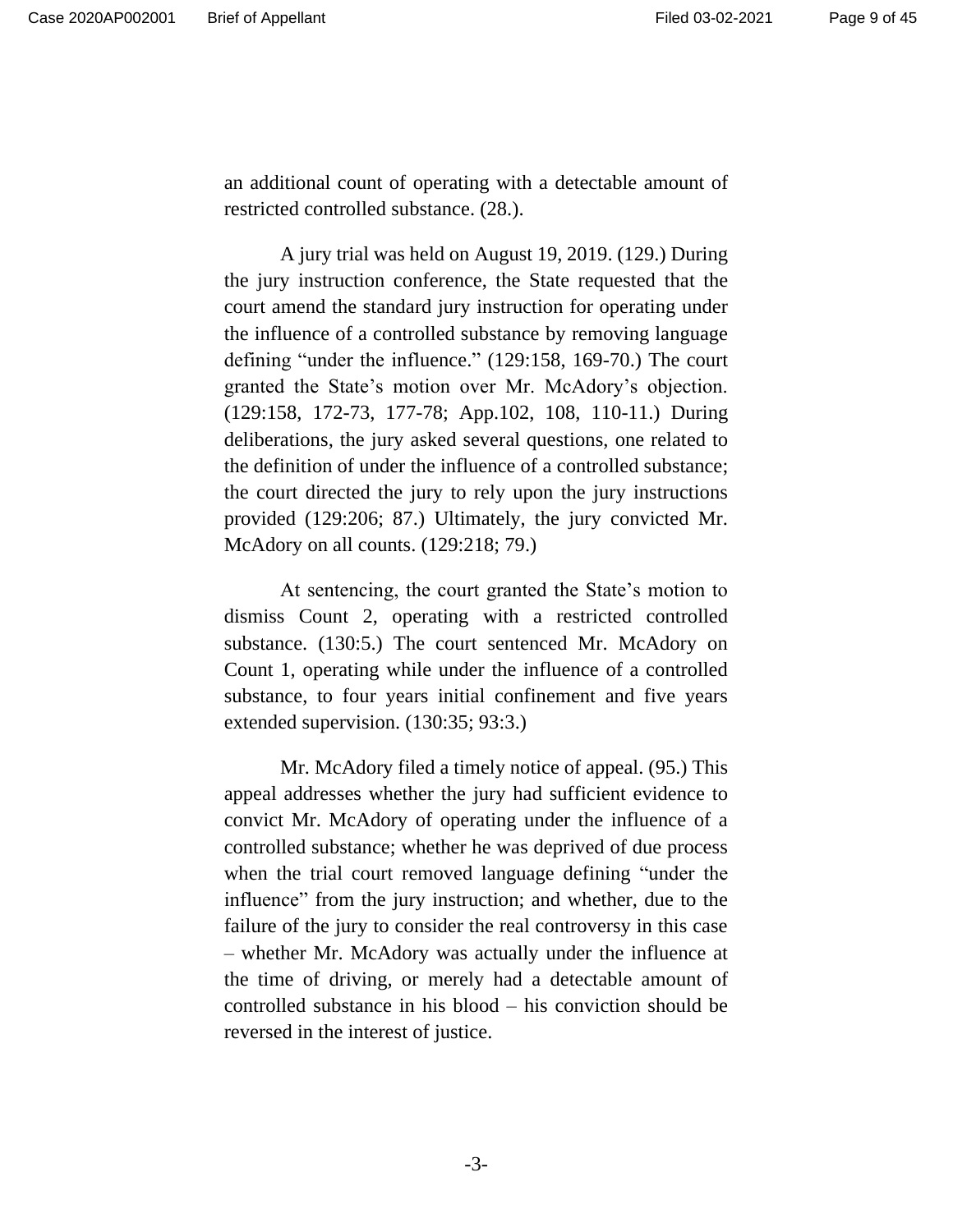#### **STATEMENT OF FACTS**

#### *Preliminary Jury Instructions*

Prior to trial, the State requested the standard jury instructions<sup>3</sup> 2664 (operating while under the influence of a controlled substance) and 2664B (operating with a detectable amount of a restricted controlled substance); Mr. McAdory agreed these were the proper instructions for Counts 1 and 2, respectively. (129:16.) The court questioned whether Instruction 2663 (operating under the influence of an intoxicant) should be included. (129:18.) Defense counsel noted the case was originally charged as operating while intoxicated, but that the facts at trial would be different. (129:19.) The State agreed, but also stated, "[a]s charged is correct however we have the  $-$  we do have Count 2 which is the 2664." (129:19.)<sup>4</sup>

The court did not instruct the jury on the substantive offenses during its preliminary instructions, because "there is some elective language in those instructions that we have not had an opportunity to go through with you today." (129:90.)

#### *Opening Statements*

During its opening statement, the State presented its case for only one of the charges and argued: "At this time I ask you to pay particularly close attention to the evidence surrounding *the operating while intoxicated charge*. But there

<sup>&</sup>lt;sup>3</sup> For ease of reading, the Wisconsin Jury Instructions-Criminal will be referred to throughout as "Instruction".

<sup>4</sup> This was incorrect, as Instruction 2664 was the instruction for operating while under the influence of a controlled substance – Count 1. This would be the first of numerous times the two counts and their elements were confused throughout the trial.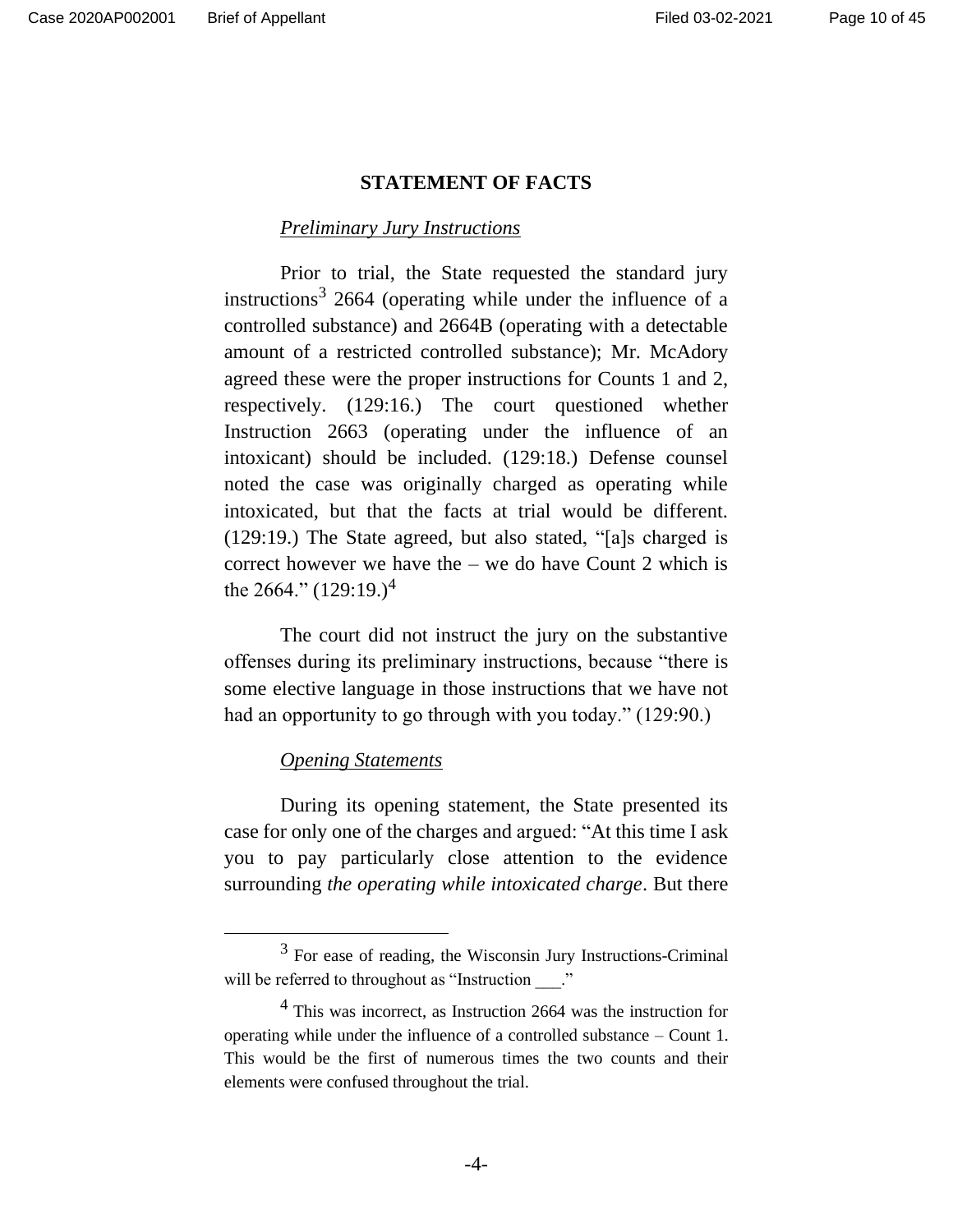are two things. First, the defendant had to be driving. And, second, that he had a detectable amount of controlled substances in his system." (129:98-99 (emphasis added).) The State discussed the evidence it would present related to Mr. McAdory's driving and the detection of controlled substances in his blood. (129:99.) The State then repeated these elements: "if you believe that the elements of the offense are met, defendant was driving, had a detectable amount of controlled substance was in his system, then you do what you must do. You find the defendant guilty…" (129:100.) The State did not discuss the separate count of operating with a detectable controlled substance, nor did it discuss the element of impairment for operating while intoxicated and what evidence it would show related to that offense. (*See* 129:98-100.)

## *Summary of Evidence at Trial*

At approximately 2:30 a.m. on January 5, 2016, Janesville Police Officer Jason Bier was on patrol duty when he noticed a car traveling past him in the opposite direction with a non-functioning headlight. (129:106-08.) Bier got behind the vehicle and activated his emergency lights. (129:108.) The vehicle continued driving another block and took a right turn, at which point Bier activated his siren. (129:108-09.) The vehicle pulled over about two blocks from the point Bier initially turned on his lights. (129:109.)

Bier approached the driver of the vehicle, Mr. McAdory, to explain he had pulled him over for a nonfunctioning headlight. (129:110.) Bier testified he could smell an odor of intoxicants from Mr. McAdory's person and his speech was slightly slurred. (129:110.) Bier also testified that Mr. McAdory was acting nervous and did not answer when asked for his address. (129:110.) When asked if he had been drinking, Mr. McAdory said he had one beer about 30 minutes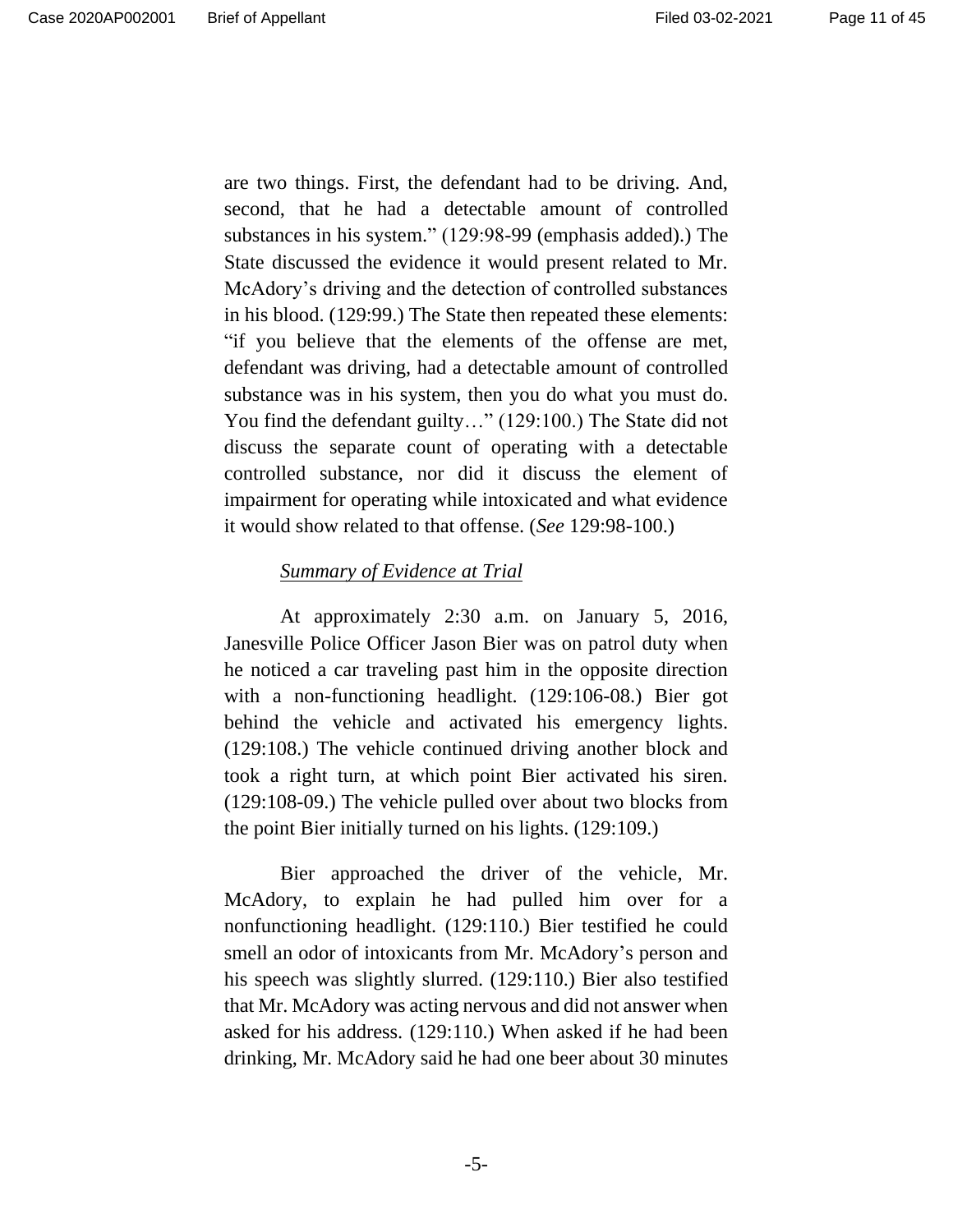prior. (129:110-11.) Mr. McAdory denied having identification and gave the name Gary McAdory. (129:111.) When Bier returned to his squad car to run the information, Mr. McAdory exited his vehicle and walked in the direction of the squad car. (129:112.)

Bier was wearing a body camera, which was activated during the traffic stop. (129:112.) Footage from the body camera was admitted into evidence and played for the jury  $(129:112-14; 80.)$ <sup>5</sup> The footage shows Mr. McAdory returned to his vehicle when directed to do so by Bier and remained there for several minutes. (80, at 3:10.) Mr. McAdory then exited his vehicle a second time and ran. (*Id.* at 5:15.) Bier and a backup officer pursued Mr. McAdory and caught him after a minute. (*Id.* at 5:15-6:15.) When Mr. McAdory was placed in custody, he admitted his name was Carl, not Gary. (*Id.* at 7:20.) A search of the vehicle located an open can of beer and a photo identification in the name Carl McAdory. (129:115.)

Mr. McAdory's hand was injured during the chase, and he was taken to Mercy Hospital for medical care upon his arrest. (*Id.* at 10:00-10:39; 129:114.) After McAdory was treated by medical staff, Bier read him the Informing the Accused form at the hospital. (129:115-16.) Mr. McAdory consented to a blood draw for chemical testing. (129:116.) He declined to answer the questions on the alcohol drug influence report completed by Bier. (129:118-19; 83.)

Kathryn Nolte, a phlebotomist at Mercy Hospital, testified she performed the blood draw on Mr. McAdory on January 5, 2016. (129:129-30.) Nolte had no independent recollection of performing this blood draw, and her testimony

<sup>5</sup> The body camera footage, marked as Exhibit 2 at trial and included as Item 80 in the circuit court record, was mailed to the Court of Appeals separately from the electronic court record. (131.)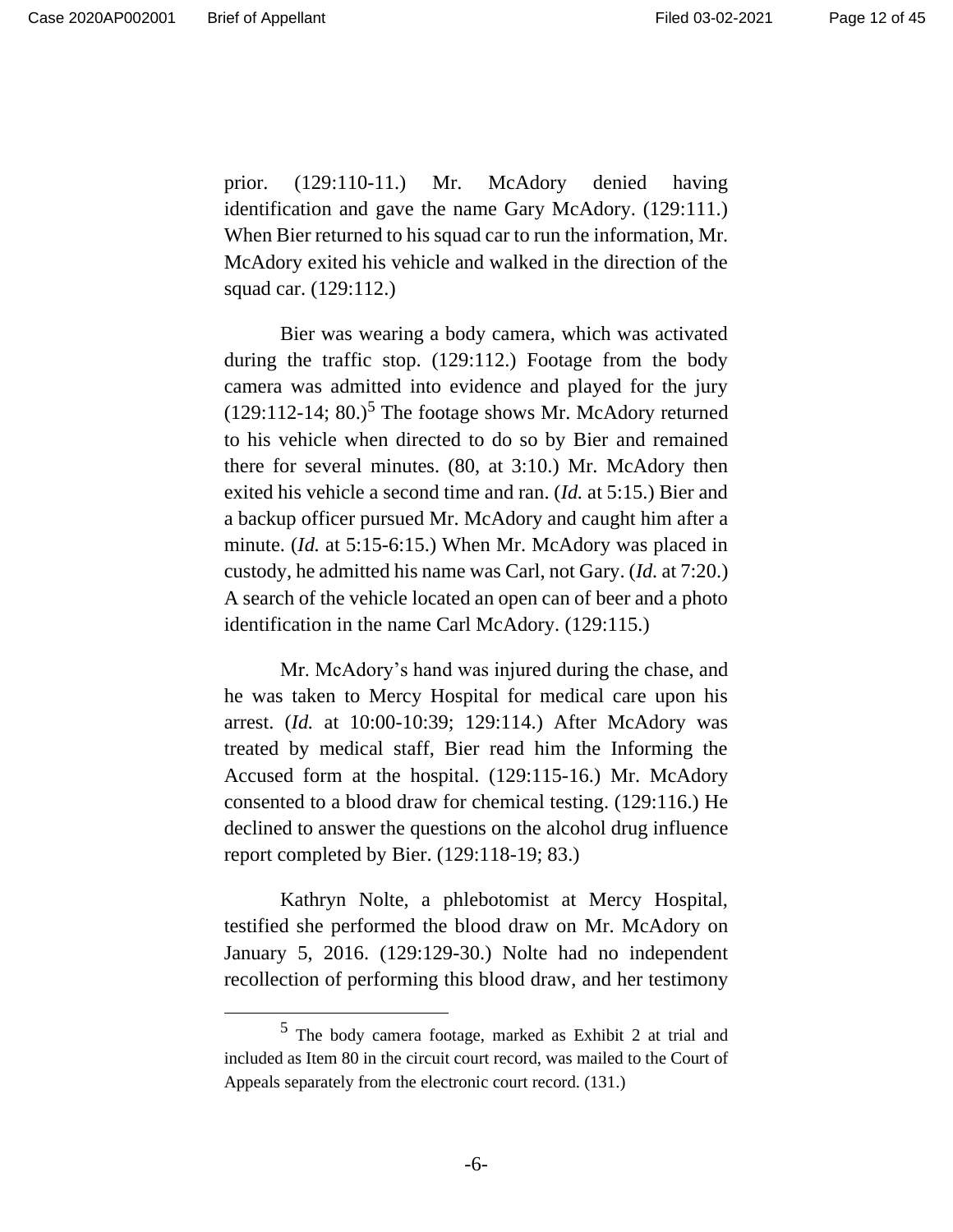was limited to the general process and procedure she follows when performing a legal blood draw. (129:127-31.)

Michael Larson, a toxicologist at the State Crime Lab, testified he had performed the cocaine confirmation test on Mr. McAdory's blood sample. (129:140.) Larson testified the blood sample tested positive for cannabinoids and cocaine metabolites, both of which are restricted controlled substances. (129:141-43.) Larson's report was admitted into evidence and published to the jury.  $(84; 129:153.)^6$ 

Larson testified that the window of time for detecting cocaine in the blood after use depends on how the user administered the drug and the analytical capabilities of the laboratory in terms of how low of an amount it could detect. (129:143.) Larson relied on pharmacokinetic studies to estimate that cocaine generally stayed in the blood for two to eight hours after use. (129:143.)

Larson testified that the blood sample was first tested for alcohol, which was not detected in the blood. (129:144; 86.)

#### *Jury Instructions*

Regarding Instruction 2664 (operating while under the influence of a controlled substance), the court noted there was "bracketed language" within the portion of the instruction on the definition of "under the influence," stating it "certainly seems like we have some optional language that we will need to address." (129:157-58; App.101-02.) The State argued that none of the language listed within that paragraph was relevant and asked that it be stricken. (129:158; App.102.) Mr.

<sup>6</sup> Although there was no testimony to this fact, the toxicology report indicates that Mr. McAdory's blood was drawn at 3:05 a.m. on January 5, 2016 – approximately a half hour after the traffic stop and his arrest. (84.)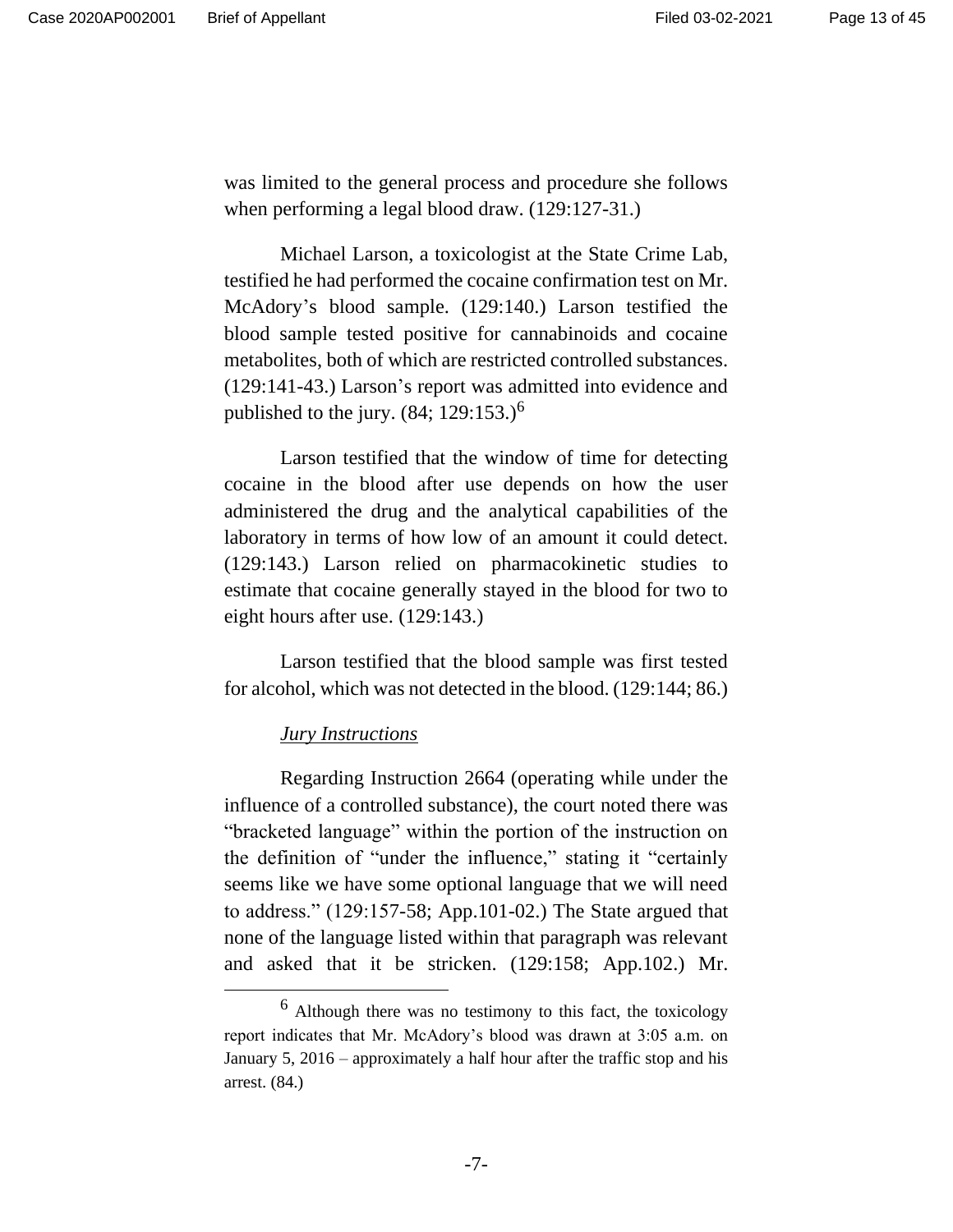McAdory disagreed, arguing the language was relevant: "I think that it is relevant for this charge because, again, this charge does discuss the concept of operating under the influence which does bring about the impairment concept. So I think that language is fair under that first charge." (129:158; App.102.)

Initially, the court agreed with Mr. McAdory:

Well, my thought is to leave it in there, just for the purpose of trying to perhaps answer some questions the jury may have with regard to what that means to be under the influence because the paragraph does talk about, you know, bad driving is not necessarily a prerequisite to a finding of that element.

(129:158; App.102.)

After discussing the other jury instructions, the State asked to revisit the issue; however, it was initially unclear whether the State was requesting a change to Instruction 2664 or 2664B. (129:168; App.104.)<sup>7</sup> The State initially asked the court to revisit Instruction 2664B, arguing:

> [M]y my understanding of this offense as we have charged it here with controlled substances is that as long as the defendant had a detectible amount of controlled substances in his system, then he's guilty of the offense. If doesn't actually get into whether the defendant was impaired. And I think -- and that's why we objected to that part of 2664B that seemed to confuse the issue. That's where my worry is in reading the definition of under the

<sup>7</sup> The State had earlier asked the court to remove "for clarification purposes" an optional paragraph regarding "How to Use the Test Result Evidence" from Instruction 2664B. (129:159.) Mr. McAdory objected, and the court kept the language in the instruction. (129:160.)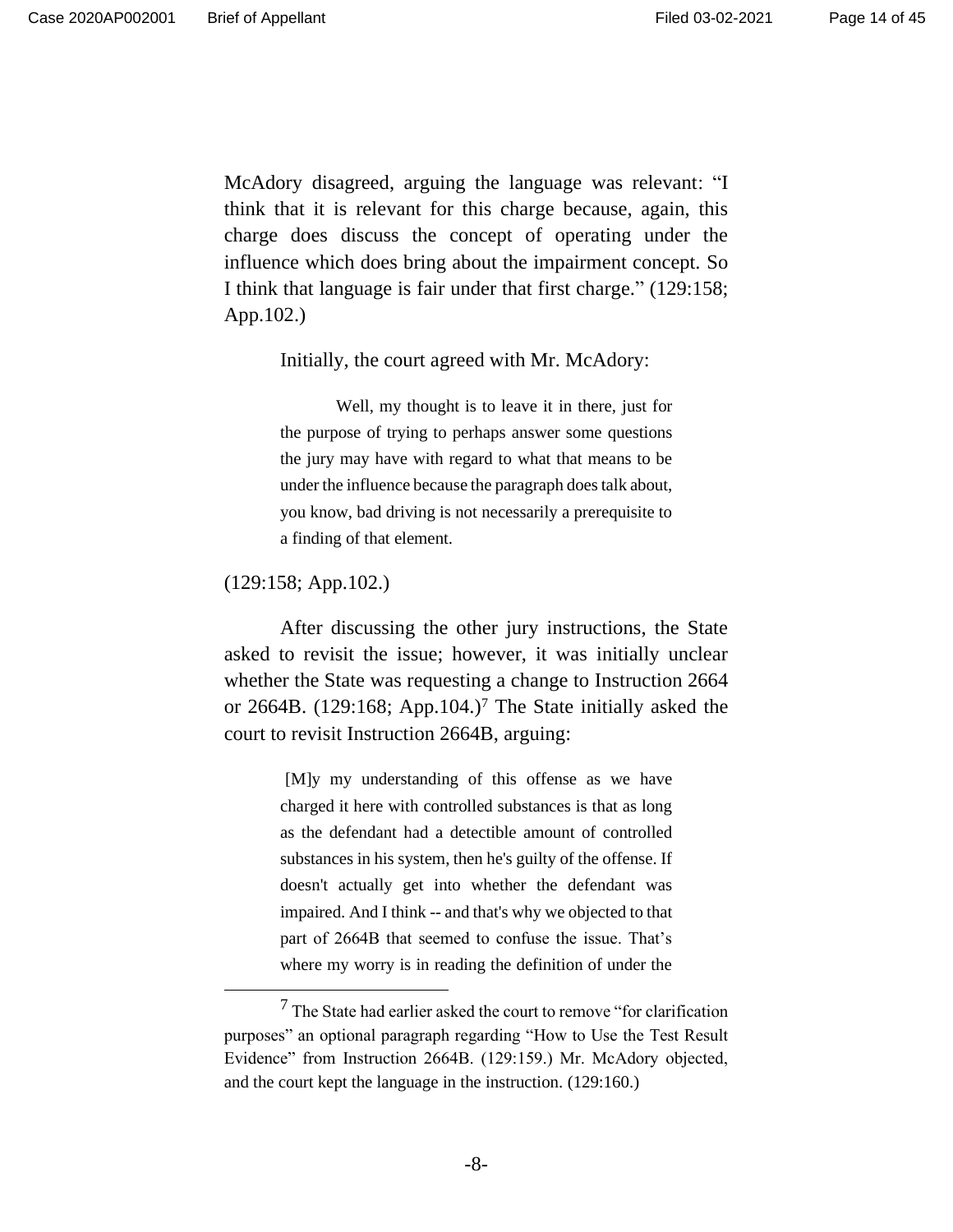influence, as well. Because by reading that it seems to imply that they need to find that the defendant's behavior suggested he was under the influence when the law as I understand it, is that he was driving. And that there was a detectable amount of controlled substances.

(129:168-69; App.104-05.) The court responded that, while it found the language at issue in Instruction 2664B to be redundant, nothing in the instruction "even raises a legitimate argument about impairment. It's simply saying the jury has to decide based upon all the evidence whether or not there was a detectible amount of restricted controlled substance in the blood at the time of the alleged operating." (129:169.)

The State then argued:

[W]hat I am referencing right now is the definition of under the influence on page 2. And that part that says under the influence means that the defendant's ability to operate a vehicle was impaired because of consumption. And you stated before that the part about the -- the part that seemed relevant was that -- or informative was that the defendant need not have been driving erratically.

(129:169-70; App.105-06.) At this point, the court verified the State was actually arguing about Instruction 2664. (129:170; App.  $106.$ <sup>8</sup>

<sup>&</sup>lt;sup>8</sup> It is not clear whether the State had intended to revisit only the court's decision not remove language from Instruction 2664 from the beginning, or whether it was arguing about both Instruction 2664 and Instruction 2664B, because it discussed the two charges and instructions interchangeably throughout its argument. (129:168-70; App.104-06.)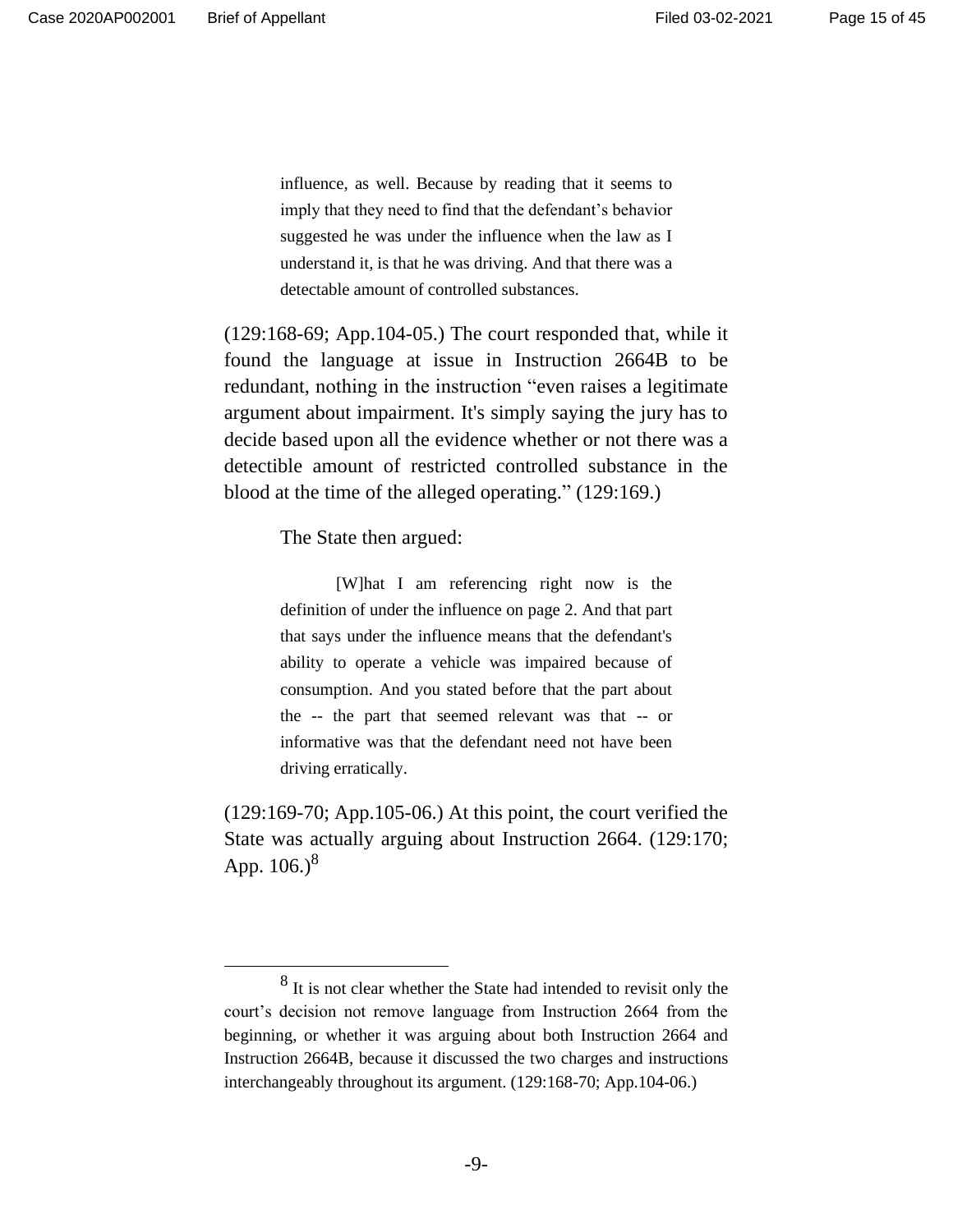In response, Mr. McAdory highlighted that the two OWI counts had different elements, with Count 1 focused on being under the influence and Count 2 being a strict liability offense based on the finding of a detectable amount of controlled substance. (129:170; App.106.)

The court decided to remove the bracketed sentence from the paragraph in question, stating:

> The real question is whether or not the language under the definition of under the influence is going to create confusion or clarify things for the jury. And I appreciate the fact that some of this language in my estimation would, in fact, be more confusing to the jury than helpful to them. Which is why originally my thought was to not include bracketed language there. Because it is a strict liability provision, as you say.

> But then the question is, do we leave the other language that what must be established is the person has consumed a sufficient amount of cocaine and what will now be Delta 9 tetrahydrocannabinol to cause a person to be less able to exercise the clear judgment and steady hand necessary to handle the control of a motor vehicle. Well, part of reason why that language, I think, adds to confusion is because of point you just made. It's a strict liability provision. Okay? It's in your blood, you're done. Right.

> > …

So it opens up the door to the jury thinking about things that they really shouldn't be considering. So because that last sentence that I just read, is somewhat inconsistent or could be interpreted in a fashion that's inconsistent with the very next sentence in the next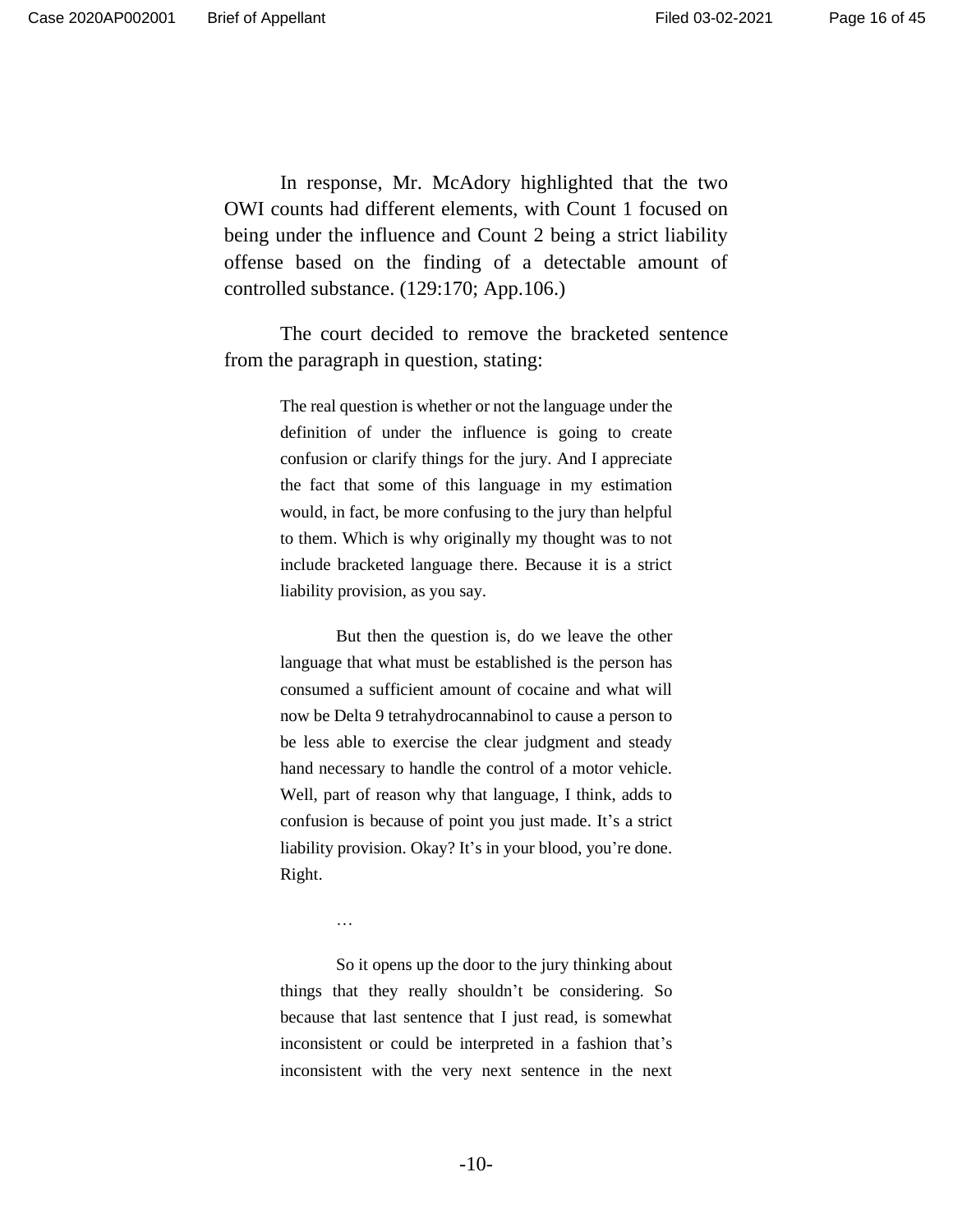paragraph. It is not required that impaired ability to operate be demonstrated by particular acts of unsafe driving. That's pretty specific. So I think what I will do I will leave off the bracketed language at the beginning of that paragraph, even though I think, counsel, your request was to eliminate that entire paragraph.

(129:171-72; App.107-08.)

Mr. McAdory reiterated his argument that the language regarding impairment should be kept in the instruction. (129:172; App.108.)

However, the court went on to hold that the full paragraph should be eliminated as requested by the State:

> I guess my point, and I think to the State's point if you read the very first sentence of the definition of under the influence, and then read the very last paragraph, if you just eliminate that whole center paragraph, to me that's much more consistent and clear about what the law really is. And, I mean, you can still argument impaired. The term impair is in the first -- it's in both sentences.

> > …

I am going to just eliminate the entire middle paragraph. So it will be the first paragraph there that begins with, quote, under the influence, closed quote, and then it will jump right into it's not required that impaired ability to operate. We will leave that in, as well. Okay? I think that's much more consistent with the state of law. You can certainly still argue your impairment issue. I think I understand where you are coming from there. But I think it's much clearer to the jury to not confuse the law for them.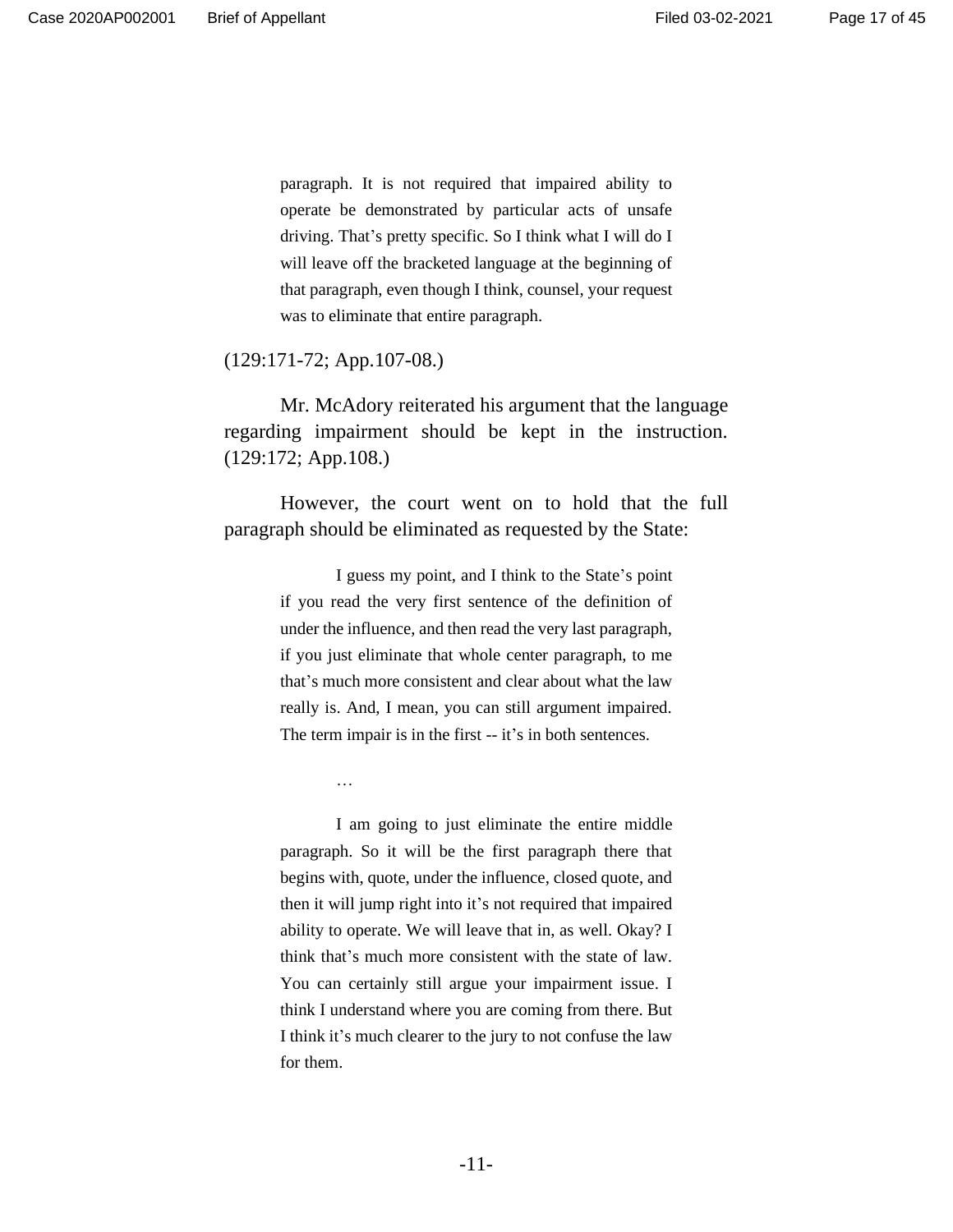$(129:173;$  App.109.)<sup>9</sup>

The court instructed the jury regarding Count 1 as follows:

> Operating a motor vehicle while under the influence of a controlled substance. Section 346.63(1)(a) of the Wisconsin Statutes is violated by one who drives or operates a motor vehicle on a highway while under the influence of a controlled substance.

> State's burden of proof. Before you may find the defendant guilty of this offense the State must prove by evidence which satisfies you beyond a reasonable doubt that the following two elements were present. Number one, the defendant operated a motor vehicle on a highway. Definition of operate. Operate means the physical manipulation or activation of any of the controls of a motor vehicle necessary to put it in motion. Number 2. The defendant was under the influence of cocaine and Delta 9 tetrahydrocannabinol at the time the defendant operated a motor vehicle. Cocaine and Delta 9 tetrahydrocannabinol are controlled substances.

> The definition of, quote, under the influence, closed quote. Under the influence means that the

*See* JI-CRIM 2664.

 $9$  Specifically, the language the circuit court omitted from the instruction was:

Not every person who has consumed (name controlled substance) is "under the influence" as that term is used here. What must be established is that the person has consumed a sufficient amount of (name controlled substance) to cause the person to be less able to exercise the clear judgment and steady hand necessary to handle and control a motor vehicle.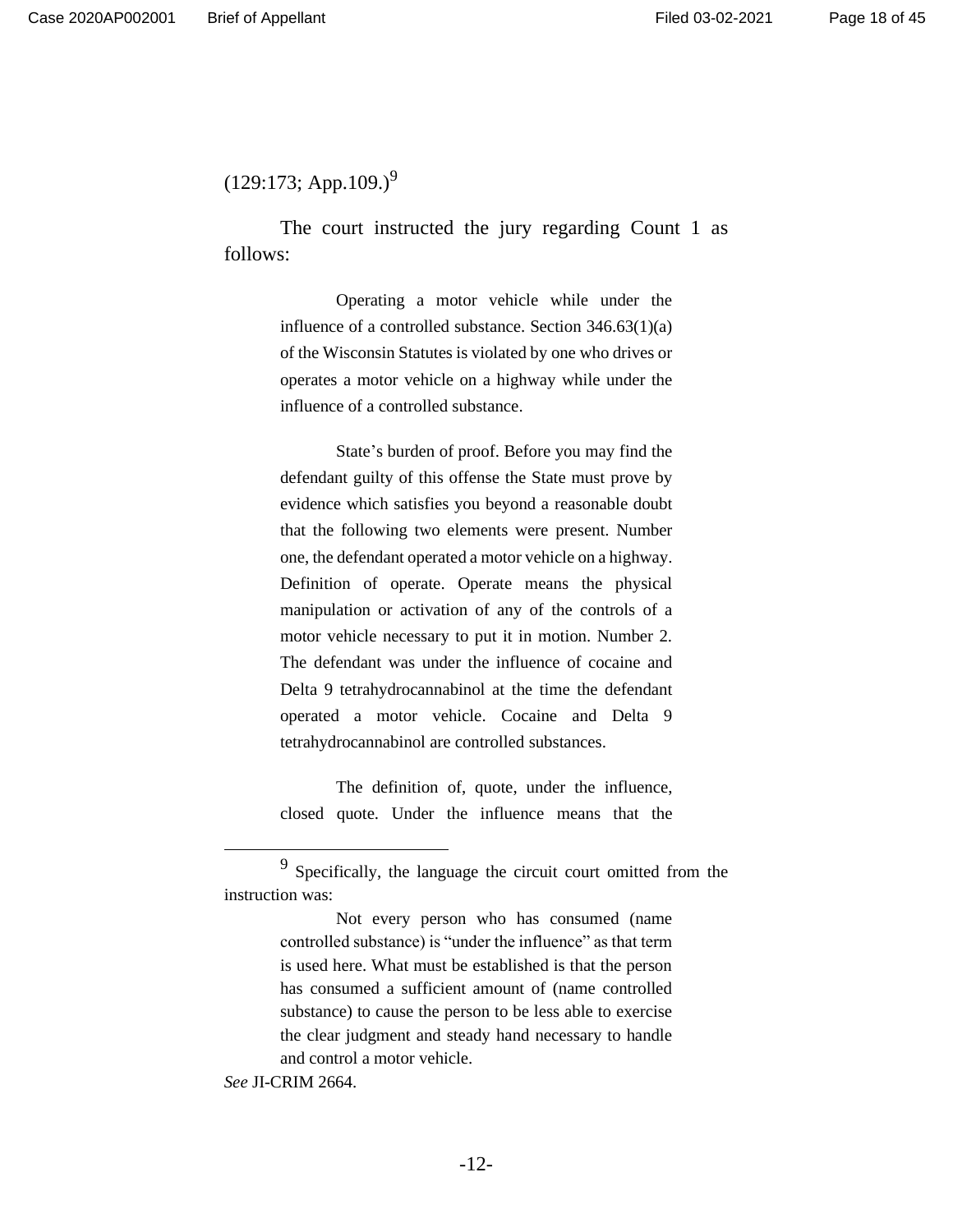defendant's ability to operate a vehicle is impaired because of consumption of a controlled substance. It is not required that impaired ability to operate be demonstrated by particular acts of unsafe driving. What is required is that the person's ability to safely control the vehicle be impaired.

If you are satisfied beyond a reasonable doubt that both elements of this offense have been proved you should find the defendant guilty. If you are not so satisfied, you must find the defendant not guilty.

(129:177-178; App.110-11.) The court followed this instruction with the instruction for operating with a restricted controlled substance, Instruction 2664B. (129:178-80.)

#### *Jury Deliberation and Verdict*

During its deliberations, the jury asked several questions, including: "Can we please have a definition of operating while intoxicated or is it the same as operating under the influence of a controlled substance."  $(129:206; 87.)^{10}$  The court's response to the jury was, "Please rely upon the jury instructions provided; namely 2664 and 2664B." (129:207; 87.)

The jury ultimately returned guilty verdicts on all counts. (129:218; 79.)

<sup>10</sup> The jury also requested to have all exhibits. (129:206; 87.) Later the jury asked, "What is the metabolization slash oxidation rate for alcohol." (129:208; 87.) The court responded that it was a fact not in evidence. (129:209; 87.) Finally, the jury requested to review the testimony of the toxicologist, "specifically his explanation of cocaethylene." (129:210; 87.) That portion of the transcript was read back to the jury. (129:214-216.)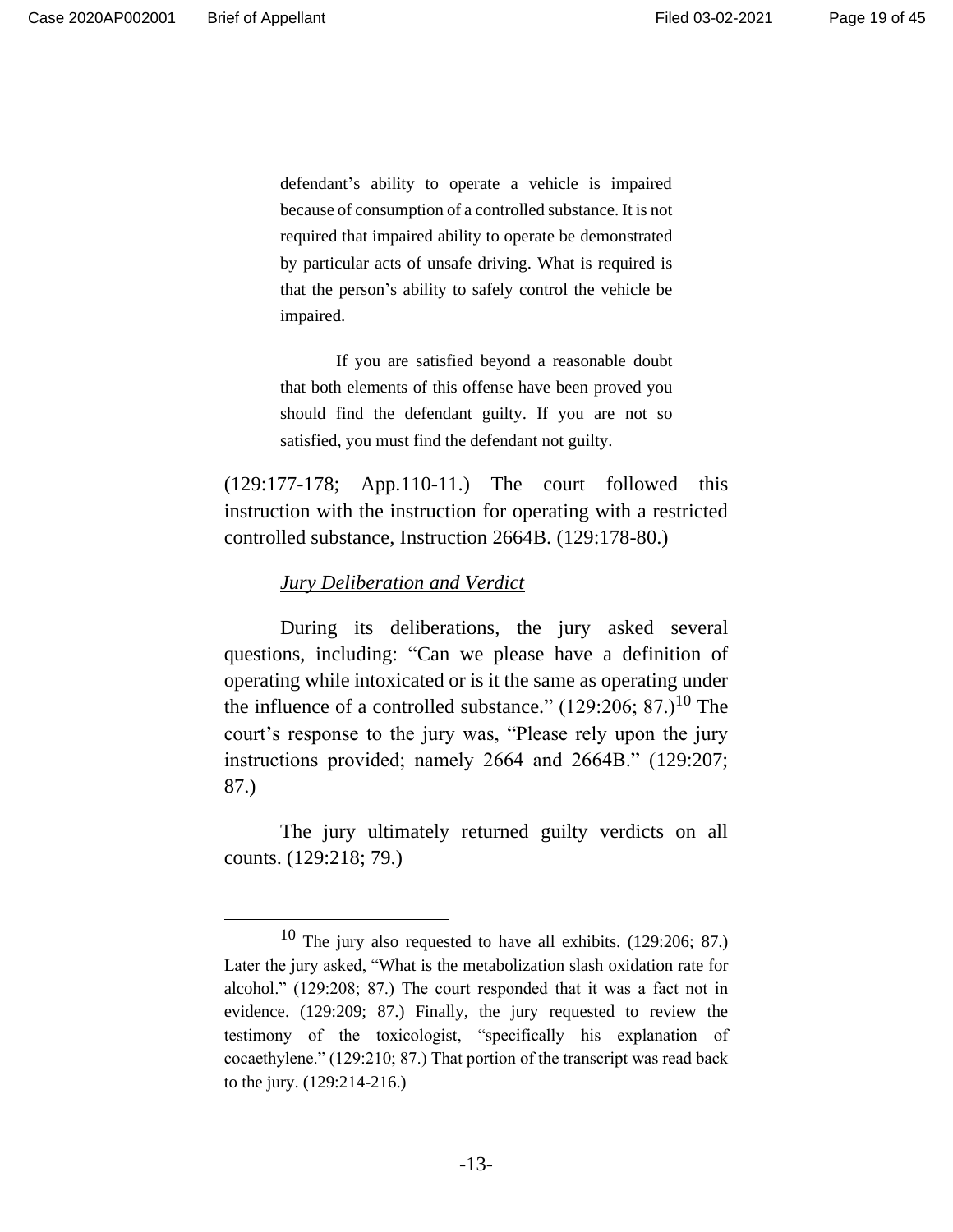#### **ARGUMENT**

Mr. McAdory was charged with both operating under the influence of a controlled substance and operating with a detectable amount of restricted controlled substance in his blood. At issue on this appeal is his conviction for operating under the influence of a controlled substance, contrary to Wis. Stat. § 346.63(1)(a). To be found guilty of this charge, the State must prove two elements beyond a reasonable doubt: *first*, that the defendant drove or operated a motor vehicle, and *second*, that the defendant was under the influence of a controlled substance at the time that he drove or operated the motor vehicle. *Id.*; JI-CRIM 2664.

The sole issue at trial on this count was whether Mr. McAdory was impaired by a controlled substance at the time of driving. Unlike the strict liability offense of operating with a detectable amount of restricted controlled substance, operating while under the influence requires the State to prove impairment, which cannot be proven simply by showing the presence of a controlled substance in the blood. Wis. Stat. § 346.63(1)(a); JI-CRIM 2664*.* The State failed to meet its burden of proving that Mr. McAdory was impaired by a controlled substance at the time of driving. Because the evidence was insufficient as a matter of law, the conviction should be vacated and dismissed.

Alternatively, because the trial court removed language defining "under the influence," the jury instructions were inaccurate and/or misleading, making it reasonably likely that the jury convicted Mr. McAdory without sufficient evidence. Finally, because the real controversy – whether Mr. McAdory was under the influence of a controlled substance at the time of driving – was not fully tried, this court should exercise its discretion to vacate the conviction and remand for a new trial.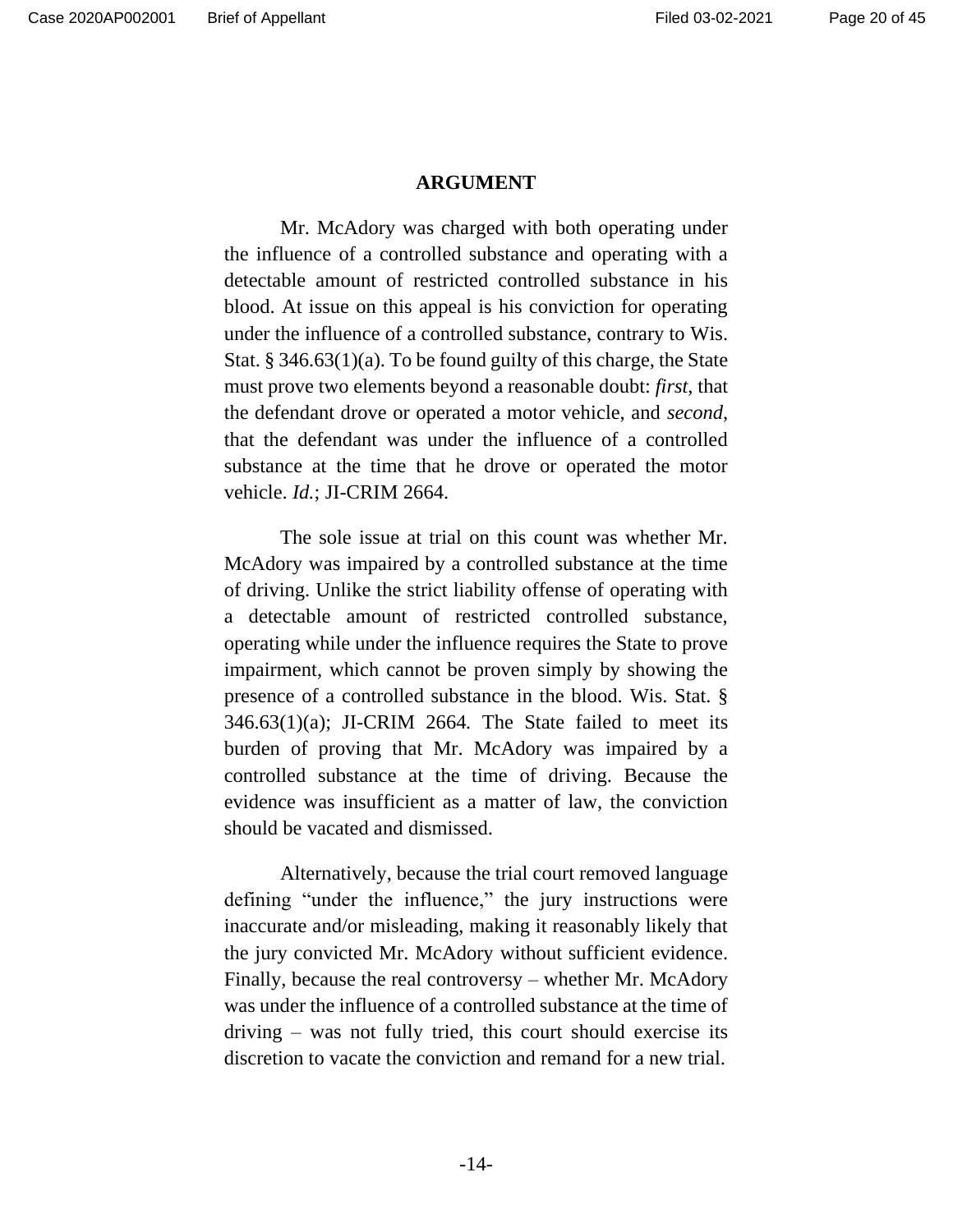# **I. THE EVIDENCE AT MR. MCADORY'S TRIAL WAS INSUFFICIENT TO SUSTAIN HIS CONVICTION OF OPERATING WHILE UNDER THE INFLUENCE OF A CONTROLLED SUBSTANCE**

#### **A. Legal principles and standard of review**

The Due Process Clause of the United States Constitution guarantees that a person accused of a crime is presumed innocent and that the burden of proof is upon the state to establish guilt of every essential fact beyond a reasonable doubt. *In re Winship*, 397 U.S. 358, 363-64 (1970); U.S. CONST. Amend. V; *see also State v. Smith*, 117 Wis. 2d 399, 415, 344 N.W.2d 711 (Ct. App. 1983). The sufficiency of the evidence is reviewed not simply to determine whether the jury was properly instructed and reached a guilty verdict, but instead whether the evidence of record could reasonably support a finding of guilt. *Jackson v. Virginia*, 443 U.S. 307, 318 (1979).

A criminal defendant may challenge the sufficiency of the evidence on appeal regardless of whether the issue was raised at trial. *State v. Hayes*, 2004 WI 80, ¶ 4, 273 Wis. 2d 1, 681 N.W.2d 203. In order to overturn a conviction on the basis of insufficient evidence, appellate courts must determine whether the evidence, "viewed most favorably to the State and to the conviction, is so insufficient in probative value and force that it can be said as a matter of law that no trier of fact, acting reasonably, could have found guilty beyond a reasonable doubt." *State v. Poellinger*, 153 Wis. 2d 493, 501, 451 N.W.2d 752 (1990).

Jury verdicts must be based on evidence, not "conjecture and speculation." *Herbst v. Wuennenberg*, 83 Wis. 2d 768, 774, 266 N.W.2d 391 (1978). A jury may draw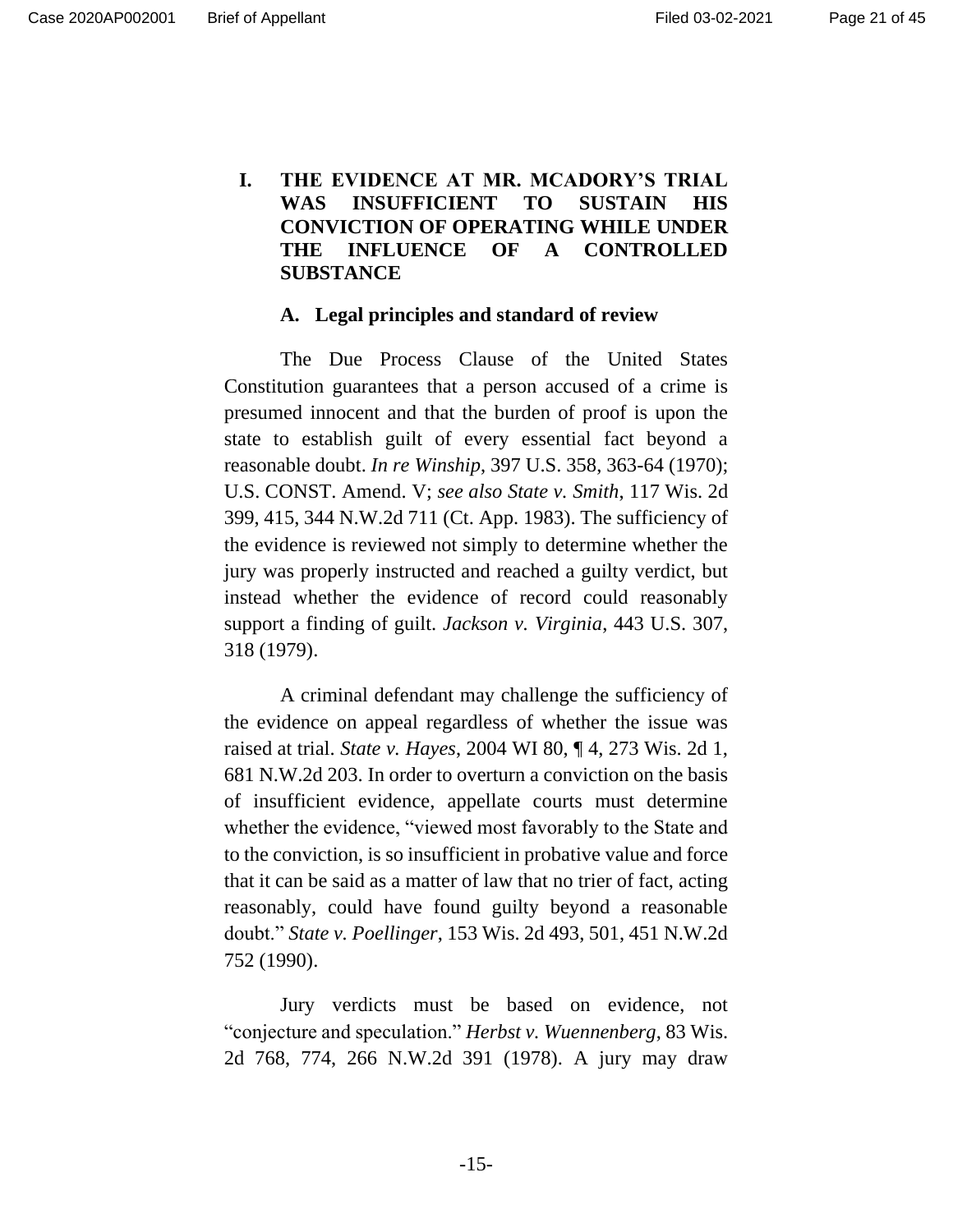reasonable inferences from facts established by circumstantial evidence, but it may not indulge in inferences wholly unsupported by any evidence. *State ex rel. Kanieski v. Gagnon*, 54 Wis. 2d 108, 117, 194 N.W.2d 808 (1972).

When a reviewing court has found that the evidence was legally insufficient, the only remedy is to direct a judgment of acquittal. *United States v. Burks*, 437 U.S. 1, 18 (1978); *State v. Wulff*, 207 Wis. 2d 143, 145, 557 N.W.2d 813 (1997).

# **B. The evidence did not establish that Mr. McAdory was under the influence of a controlled substance at the time of driving**

The State did not provide sufficient evidence at trial to support the jury's conviction of Mr. McAdory for operating under the influence of a controlled substance, because it failed to prove he was under the influence at the time of driving. A showing of under the influence requires proof that a defendant's ability to operate and safely control the vehicle was impaired. JI-CRIM 2664; *State v. Waalen*, 130 Wis. 2d 18, 22, 27-28, 386 N.W.2d 47 (1986); *City of Fond du Lac v. Hernandez*, 42 Wis. 2d 473, 475-76, 167 N.W.2d 408 (1969). For further discussion of the definition of impairment, *see infra*  II.B.1.

"Under the influence" is defined by the same standard for intoxicants and controlled substances. *See* JI-CRIM 2600, at 22-23. However, a key distinction between impairment by alcohol and impairment by a controlled substance, is that the latter cannot be proven simply by submitting results of a blood test. The jury instructions for impairment due to alcohol provide that a jury "may find from [an admitted blood test showing an alcohol concentration of .08 or more] alone that the defendant was under the influence . . . at the time of the alleged driving." JI-CRIM 2663. The instructions for impairment due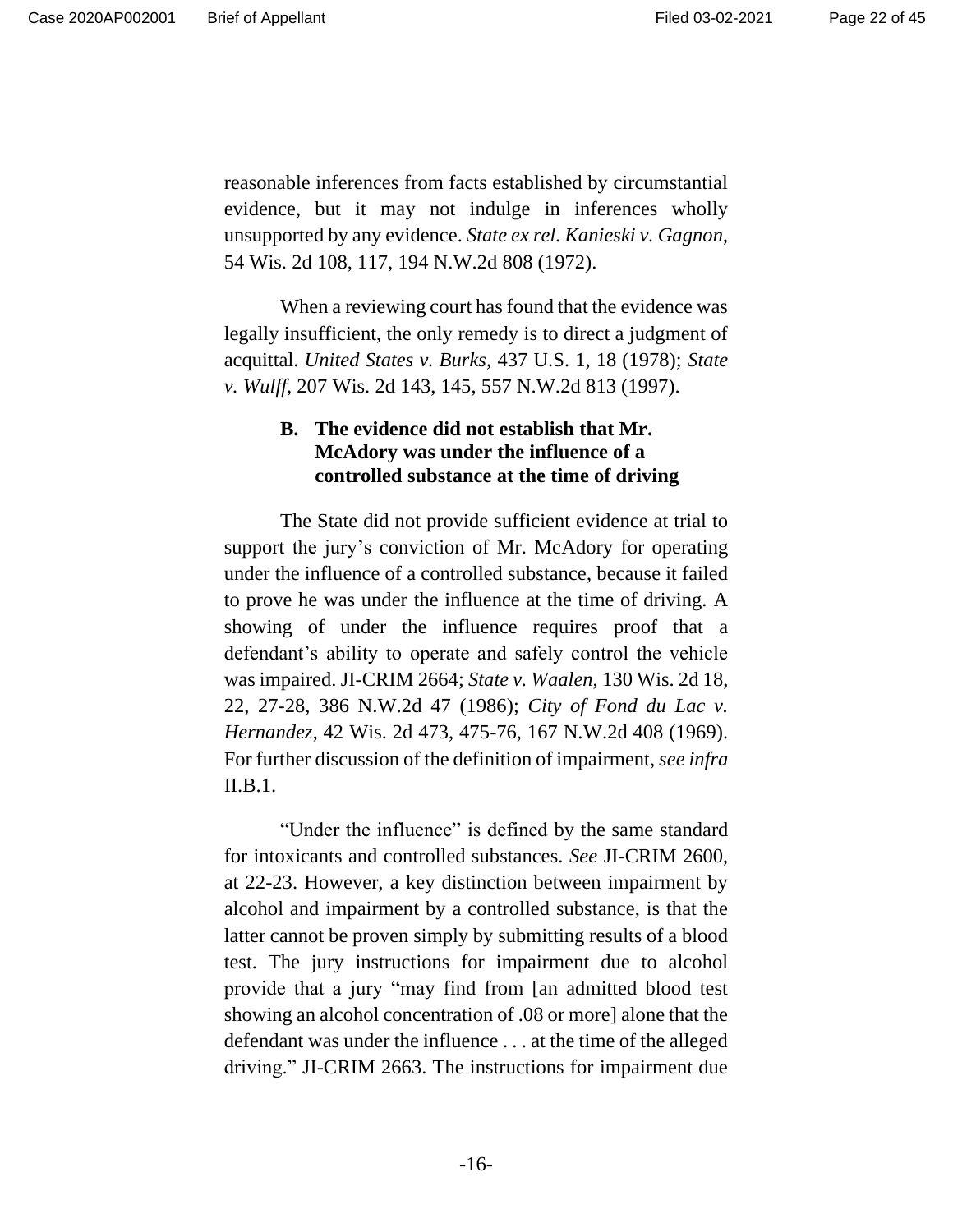to a controlled substance contain no such provision. *See* JI-CRIM 2664. Thus, the state must prove both the presence of a controlled substance in the driver's system and impairment by that controlled substance.

Here, the State's entire case on this count consisted of testimony from Officer Bier regarding his interactions with Mr. McAdory, and evidence that detectable amounts of controlled substances were found in Mr. McAdory's blood. None of this evidence proves that Mr. McAdory was under the influence of a controlled substance at time of driving. In fact, the evidence relating to Mr. McAdory's alleged impairment by a controlled substance at the time he was driving was so lacking in this case, that the evidence is insufficient as a matter of law. *Poellinger*, 153 Wis. 2d at 501.

During his testimony, Officer Bier opined several times that, based on his training and experience, Mr. McAdory was impaired while driving. (129:114, 121.) Officer Bier testified that Mr. McAdory appeared nervous, would not provide his address, and had slurred speech. (129:110.) However, Bier offered no factual support that the jury could use to find that Mr. McAdory was under the influence of a controlled substance. Bier's testimony was that he smelled an odor of an *intoxicant* on Mr. McAdory's breath and that Mr. McAdory admitted to drinking one beer thirty minutes prior to the traffic stop. (129:110-11.) In fact, a test of Mr. McAdory's blood taken only thirty minutes after he was pulled over detected *no* alcohol. (86; 129:144.)

Bier did not testify, nor was there any other evidence, that any of these things are signs of impairment by cocaine or THC. There was no testimony regarding field sobriety tests or any other standardized tests to measure Mr. McAdory's impairment by a controlled substance. There is no evidence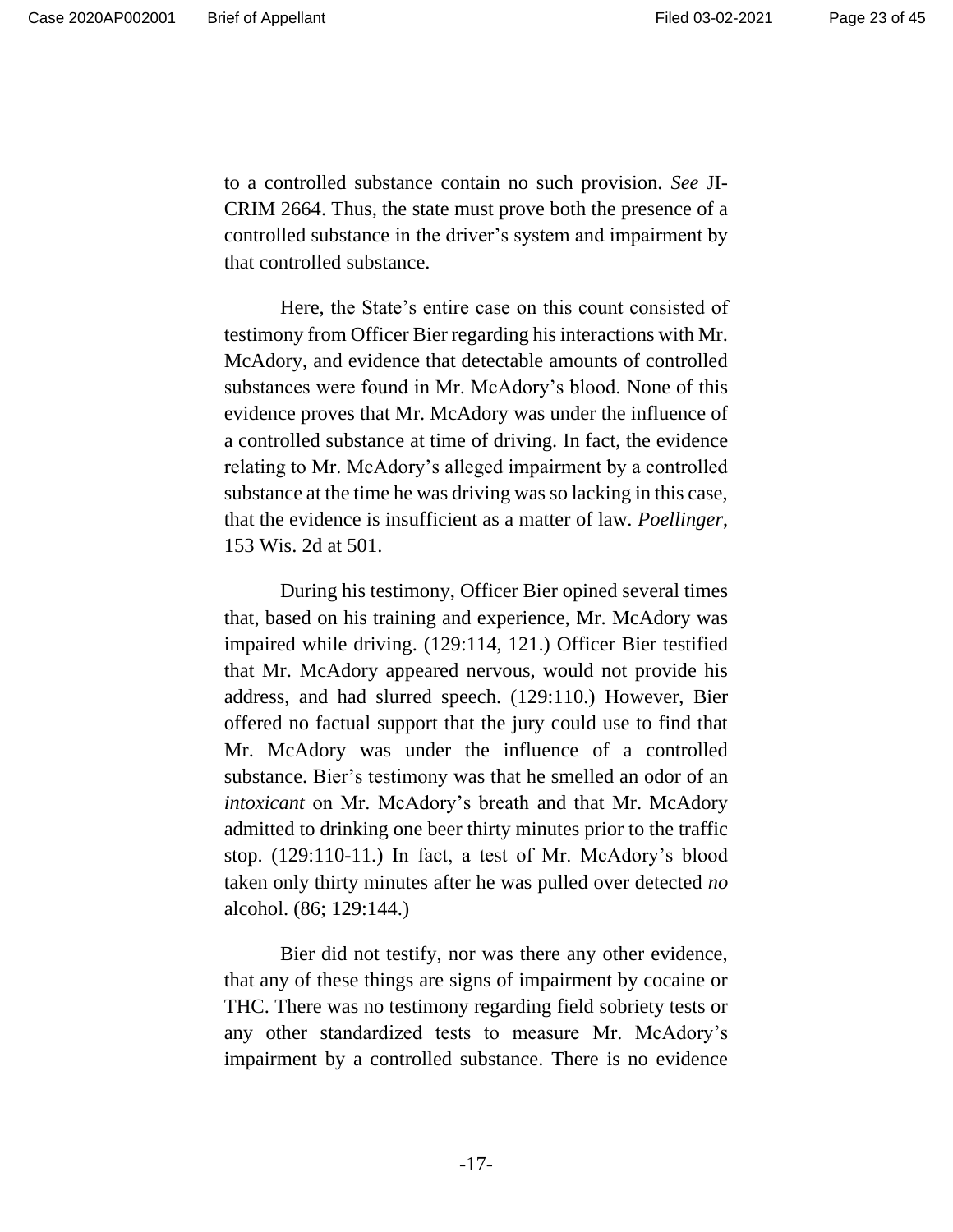that Biers was trained as a drug recognition evaluator or that he or any other officer implemented the Drug Recognition Evaluation (DRE) protocol to evaluate whether Mr. McAdory was impaired by a controlled substance.<sup>11</sup> Biers' opinion, based on his training and experience, that Mr. McAdory was impaired, given without providing any factual evidence to support that Mr. McAdory was impaired by a controlled substance, is insufficient as a matter of law to allow the jury to convict. *Herbst*, 83 Wis. 2d at 774 (jury verdict must be based on evidence, not conjecture and speculation); *see also* Wis. Stat. § 907.02(1) (requiring expert opinions to be based "upon sufficient facts or data").

The State's evidence that the State Crime Lab was able to detect amounts of cocaine and THC in Mr. McAdory's blood is also insufficient to show that he was under the influence of a controlled substance at the time of driving. The State's expert testified only that Mr. McAdory's blood tested positive for cocaine and THC. (129:141-43.) There was no evidence as to what amount or concentration of either substance was detected in the blood. Although the toxicology report admitted into evidence and published to the jury contained this information,  $^{12}$  (84), there was no testimony that the amounts

<sup>11</sup> "The DRE protocol is a nationally standardized protocol for identifying drug intoxication… based on the well-established concept that drugs cause observable signs and symptoms, affecting vital signs and changing the physiology of the body." *State v. Chitwood*, 2016 WI App 36, ¶ 31, 369 Wis. 2d 132, 879 N.W.2d 786 (internal quotes and citations omitted). The DRE protocol contains 12 steps, which are used to determine "whether or not the suspect is behaviorally impaired; if so, whether the impairment relates to drugs or a medical condition; and, if drugs, then what category or combination of categories of drugs are the likely cause of impairment." *Id.*

<sup>12</sup> The values listed in the toxicology report were cocaine: 130 ug/L and Delta-9-tetrahydrocannabinol (THC): 3.0 ug/L. (84.)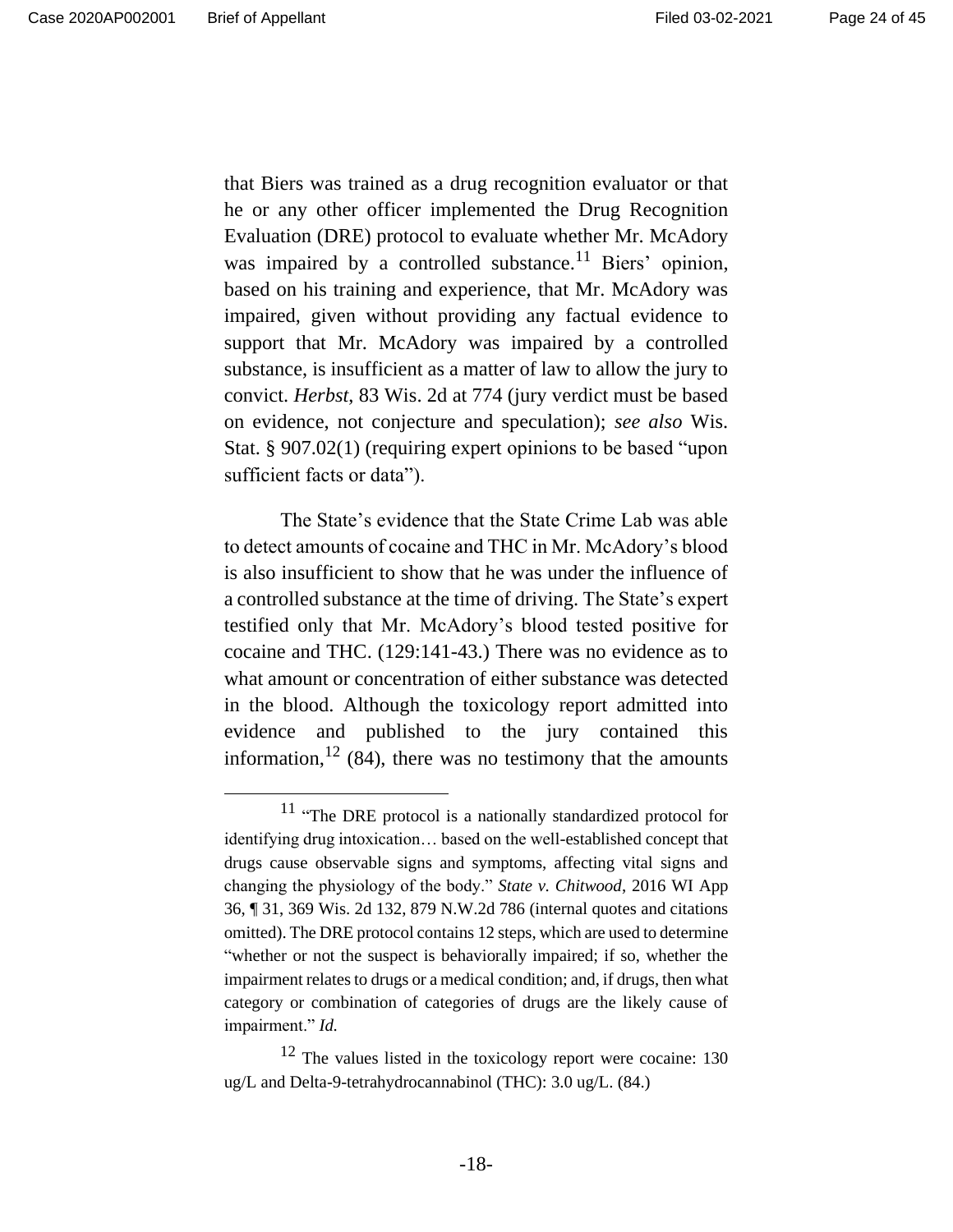detected would be consistent with impairment. Further, unlike a blood test positive for alcohol, there is no basis in law for the jury to find *solely* from the presence of a controlled substance in Mr. McAdory's blood that he was impaired.

The State failed to provide evidence of the impairing effects of cocaine or THC. There was no testimony regarding the typical signs of impairment by cocaine or THC or how either substance would impact a user's ability to operate a vehicle. There was no testimony regarding how long a user of either substance would be under the influence by either substance, or regarding how much of either substance a user would need to ingest in order to impair their ability to drive.

While the State's expert testified that cocaine could typically be detected in the blood for two to eight hours after ingestion, depending on the user's method of ingestion and the lab's detection capabilities, (129:143), there was no evidence regarding how long THC could be detected in blood after ingestion. Finally, there was no evidence as to how or when Mr. McAdory consumed either substance.

The evidence, "viewed most favorably to the State and to the conviction, is so insufficient in probative value and force that it can be said as a matter of law that no trier of fact, acting reasonably, could have found guilty beyond a reasonable doubt." *Poellinger*, 153 Wis. 2d at 501. Therefore, the trial evidence was insufficient as a matter of law to establish beyond a reasonable doubt that Mr. McAdory was guilty of operating while intoxicated by a controlled substance. This conviction should be vacated and, upon remittitur, a judgment of acquittal should be entered. *Burks*, 437 U.S. at 18; *Wulff*, 207 Wis. 2d at 145.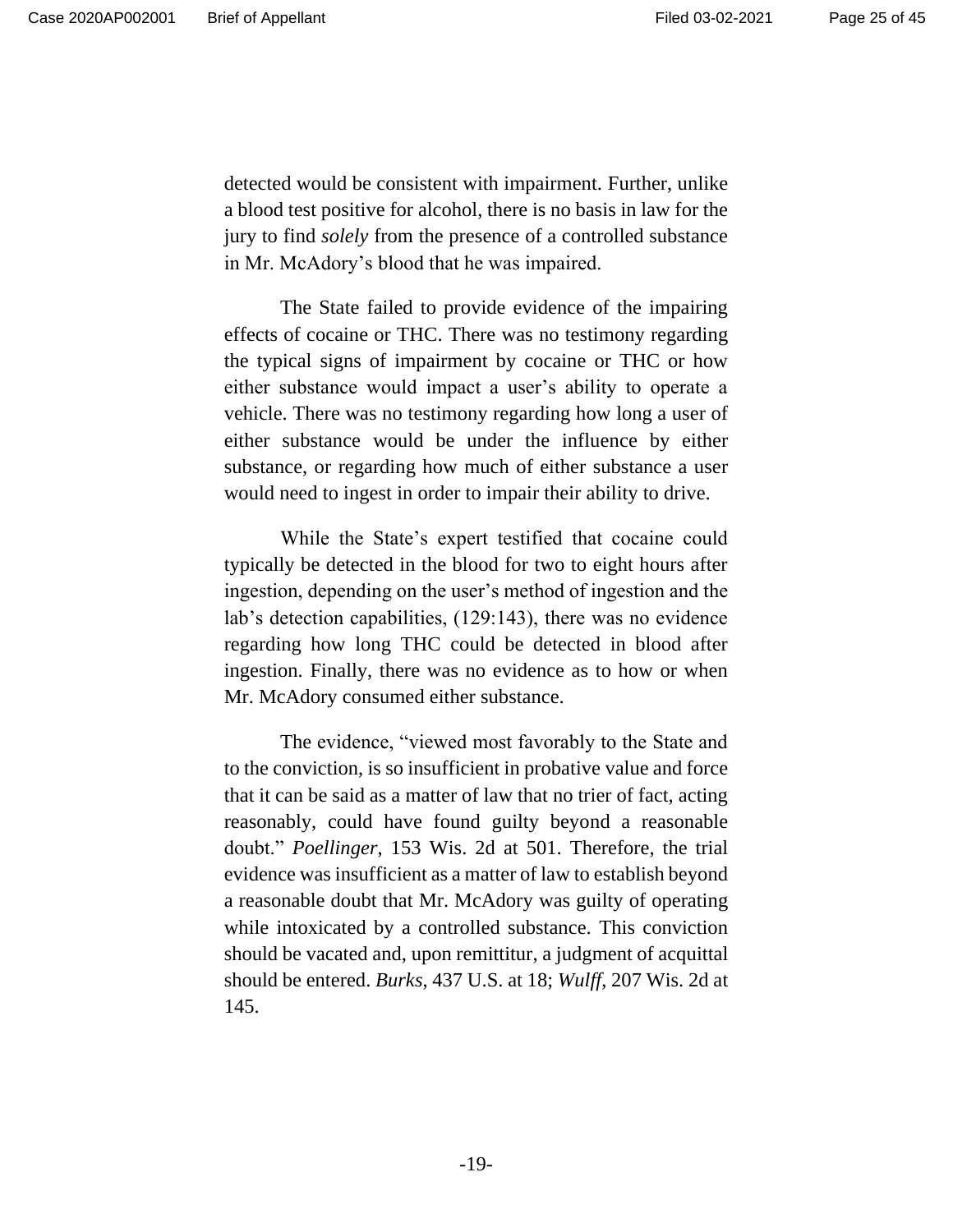# **II. MR. MCADORY'S DUE PROCESS RIGHTS WERE VIOLATED WHEN THE TRIAL COURT IMPROPERLY MODIFIED THE STANDARD JURY INSTRUCTION FOR OPERATING WHILE UNDER THE INFLUENCE OF A CONTROLLED SUBSTANCE**

At the state's request, and over Mr. McAdory's objection, the court modified the standard jury instruction for operation while impaired by a controlled substance, Instruction 2664, by eliminating language defining the element of "under the influence." In doing so, the court removed language necessary for an accurate statement of the law regarding impairment, and necessary to help the jury understand the difference between the two OWI counts. The improper jury instruction resulted in a conviction for operating under the influence of a controlled substance where the State's only evidence was the presence of a controlled substance in his system and there was no evidence to suggest he satisfied the impairment standard.

## **A. Legal principles and standard of review**

Instruction of the jury "is a crucial component of the fact-finding process." *State v. Schulz*, 102 Wis.2d 423, 426, 307 N.W.2d 151 (1981). "The purpose of the instructions is to fully and fairly inform the jury of the rules of law applicable to the case and to assist the jury in making a reasonable analysis of the evidence." *State v. Dix*, 86 Wis. 2d 474, 486, 273 N.W.2d 250 (1979). A trial court has broad discretion in instructing the jury, but must exercise its discretion in order to fully and fairly inform the jury of the applicable rules of law. *State v. Austin*, 2013 WI App 96, ¶ 5, 349 Wis. 2d 744, 836 N.W.2d 833.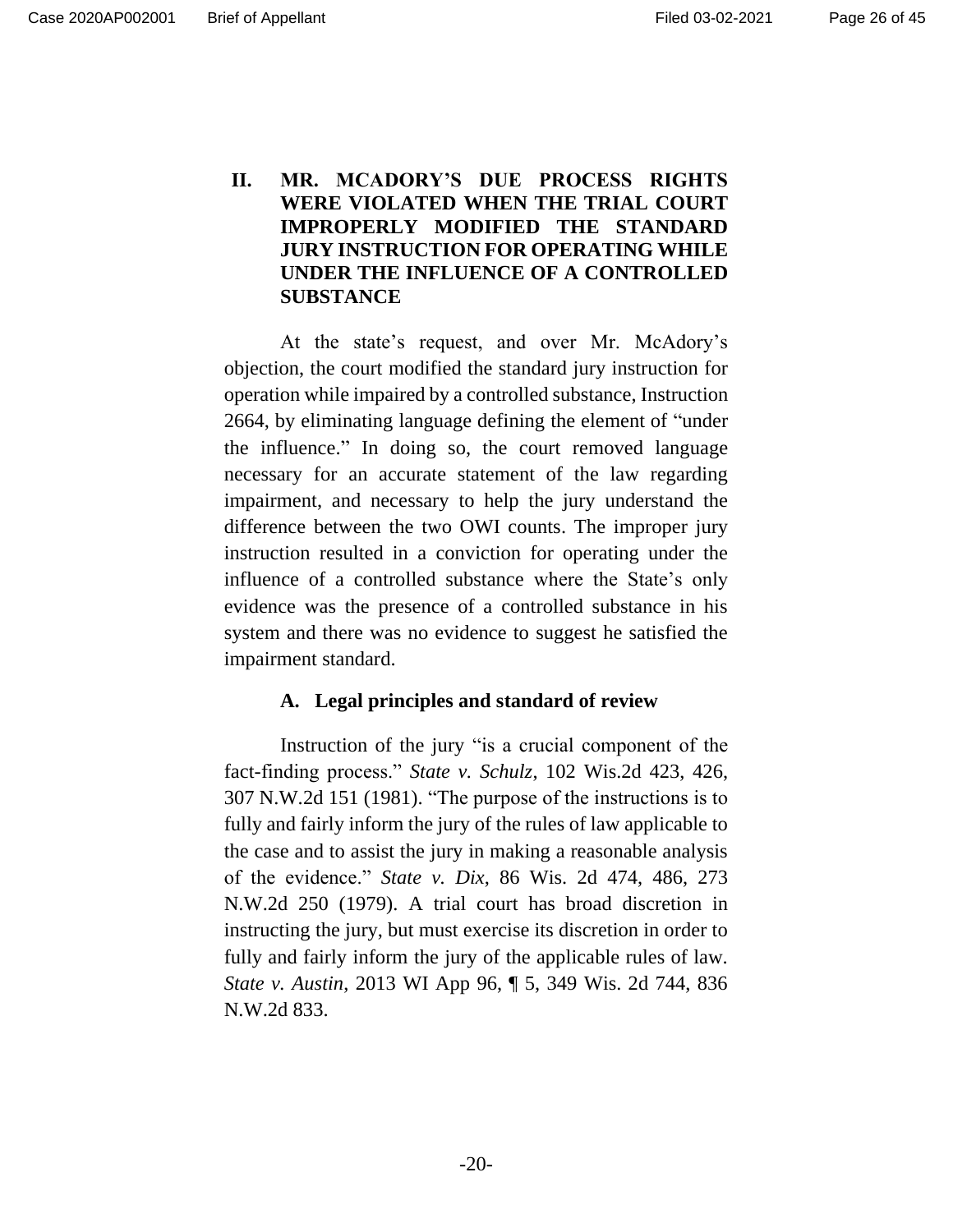"There are two types of jury instruction challenges: those challenging the legal accuracy of the instructions, and those alleging that a legally accurate instruction unconstitutionally misled the jury." *State v. Burris*, 2011 WI 32, ¶ 44, 333 Wis.2d 87, 797 N.W.2d 430. A challenge to jury instructions warrants relief where the reviewing court is persuaded that the instructions, when viewed as a whole, misstated the law or misdirected the jury. *State v. Ziebart*, 2003 WI App 258, ¶ 16, 268 Wis. 2d 468, 673 N.W.2d 369.

A reviewing court "examine[s] the instructions as a whole to determine whether it was reasonably likely that the jury understood the instructions to allow a conviction based on insufficient proof." *Austin*, 2013 WI App 96, ¶ 6. Whether a jury instruction is appropriate, under the given facts of a case, is a legal issue subject to independent review. *Id*.

## **B. The jury did not receive an accurate instruction regarding the definition of "under the influence"**

## *1. Defining "under the influence"*

Wisconsin law prohibits the operation of a motor vehicle while under the influence of a controlled substance. Wis. Stat.  $\S$  346.63(1)(a). In order to be found guilty of this charge, the State must prove two elements beyond a reasonable doubt: first, that the defendant drove or operated a motor vehicle, and second, that the defendant was under the influence of a controlled substance at the time that he drove or operated the motor vehicle. *Id.*; JI-2664.

The current version of the standard jury instruction defines "under the influence" as follows: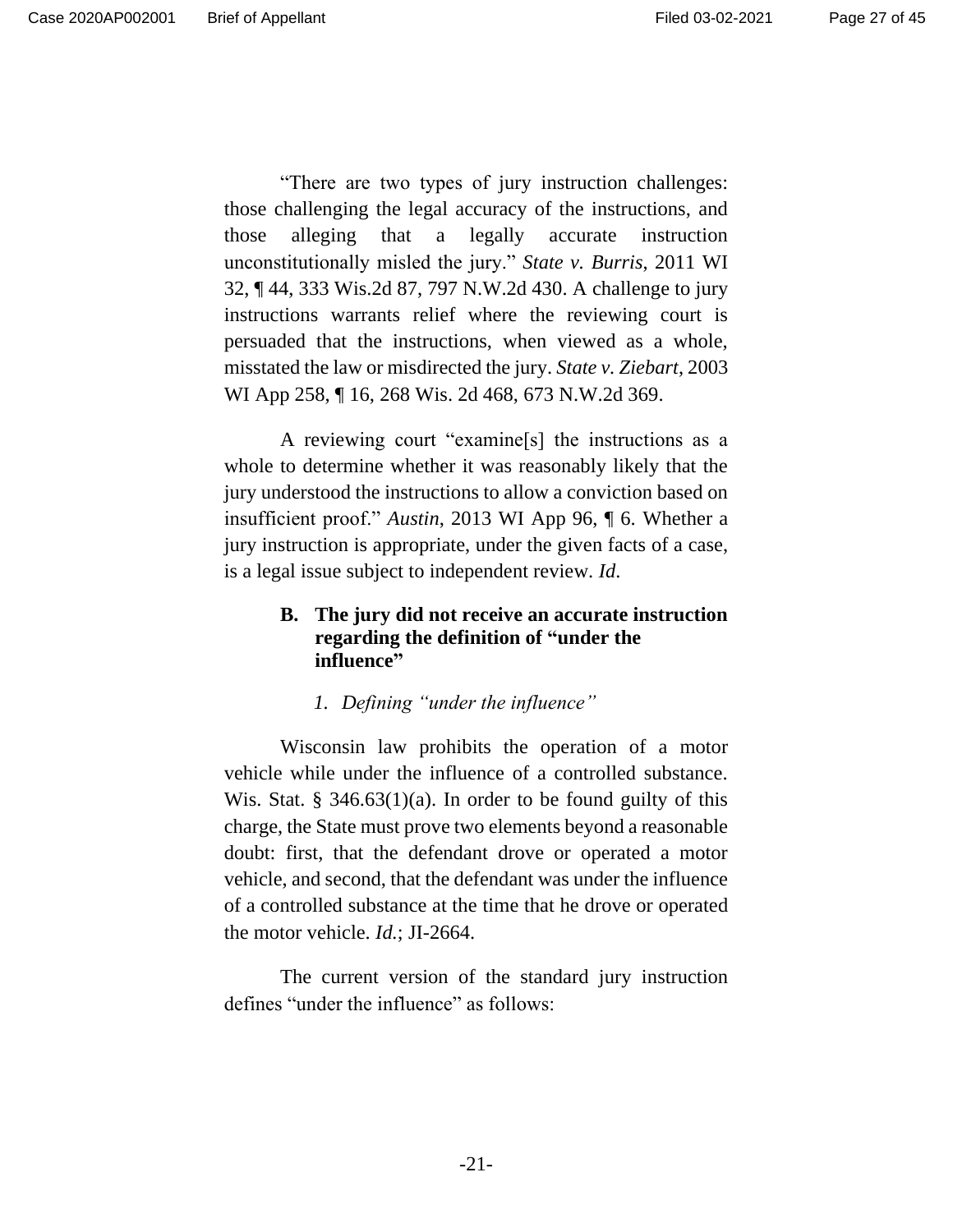"Under the influence" means that the defendant's ability to operate a vehicle was impaired because of consumption of a controlled substance.

[Not every person who has consumed (name controlled substance) is "under the influence" as that term is used here.] What must be established is that the person has consumed a sufficient amount of (name controlled substance) to cause the person to be less able to exercise the clear judgment and steady hand necessary to handle and control a motor vehicle.

It is not required that impaired ability to operate be demonstrated by particular acts of unsafe driving. What is required is that the person's ability to safely control the vehicle be impaired.

JI-CRIM 2664. Regarding the bracketed sentence, the committee comments state:

> The sentence in brackets is appropriate for cases involving the consumption of substances which are roughly similar in their effect on a person as alcohol. That is, a person could use some substances in a limited degree and, like the person who consumes a limited amount of alcohol, not be "under the influence" as that term is used here. Some controlled substances, however, have such extreme effects that the sentence in brackets should not be used.

#### JI-CRIM 2664, n.9.

The definition of "under the influence" contained in the jury instruction was adopted from the one used for offenses involving alcoholic beverages. JI-CRIM 2664, n.8. Indeed, the two definitions are nearly identical aside from the terms "intoxicant" versus "controlled substance." *See* JI-CRIM 2663.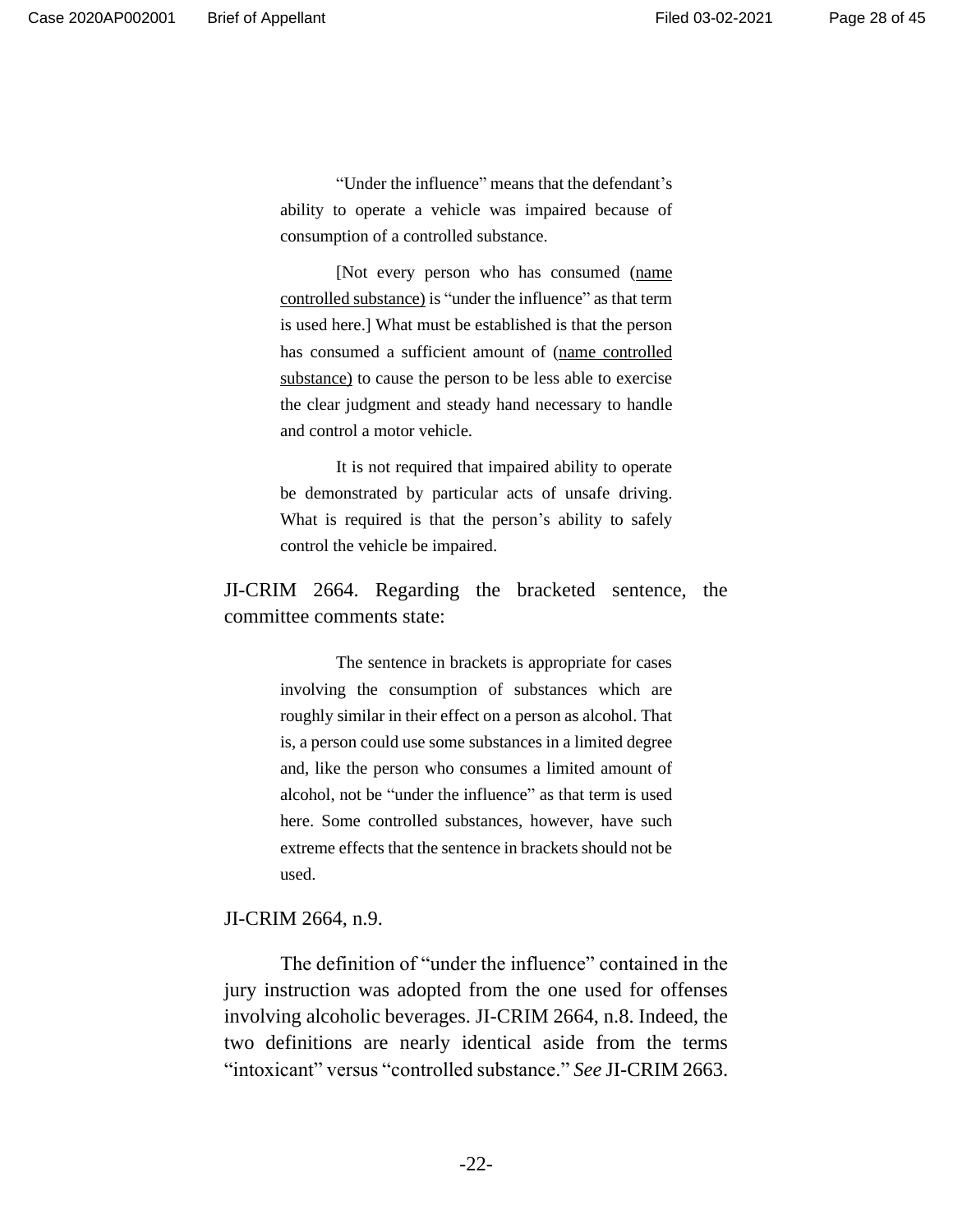However, as discussed *supra* at I.B., Instruction 2664 contains no provision allowing a jury to find impairment based on a positive test result alone; whereas Instruction 2663 does allow a jury to find impairment based on a test result with a certain blood alcohol concentration alone. *Compare* JI-CRIM 2663 *with* JI-CRIM 2664.

Wisconsin's Traffic Code does not define under the influence of an intoxicant or controlled substance. See Wis. Stat. §§ 346.63(1)(a) (OWI offense), 340.01 ("Words and phrases defined," within the general motor vehicle code provisions), 346.01 ("Words and phrases defined," within the Rules of the Road). However, this phrase is defined in the Criminal Code: "Under the influence of an intoxicant" means that the actor's ability to operate a vehicle…is materially impaired because of his or her consumption of … a controlled substance…." Wis. Stat § 939.22(42).

Our supreme court has explained that the definition of "under the influence of an intoxicant" is "equivalent" when that phrase is used in the criminal code and in the motor vehicle code. *State v. Waalen*, 130 Wis. 2d 18, 27-28, 386 N.W.2d 47 (1986). The level of impairment required to satisfy this standard can be met "when a person is incapable of driving safely, or is without proper control of all those faculties necessary to avoid danger to others." *Id.* at 27 (internal quotes and citation omitted). The *Waalen* court affirmed an instruction defining under the influence as follows:

> The phrase "under the influence of an intoxicant" covers not only the well-known and easily recognized conditions and degrees of intoxication but also any abnormal mental or physical conditions which [are] the result of indulging in any degree in intoxicating liquors, including beer, which tends to deprive one of the

> > -23-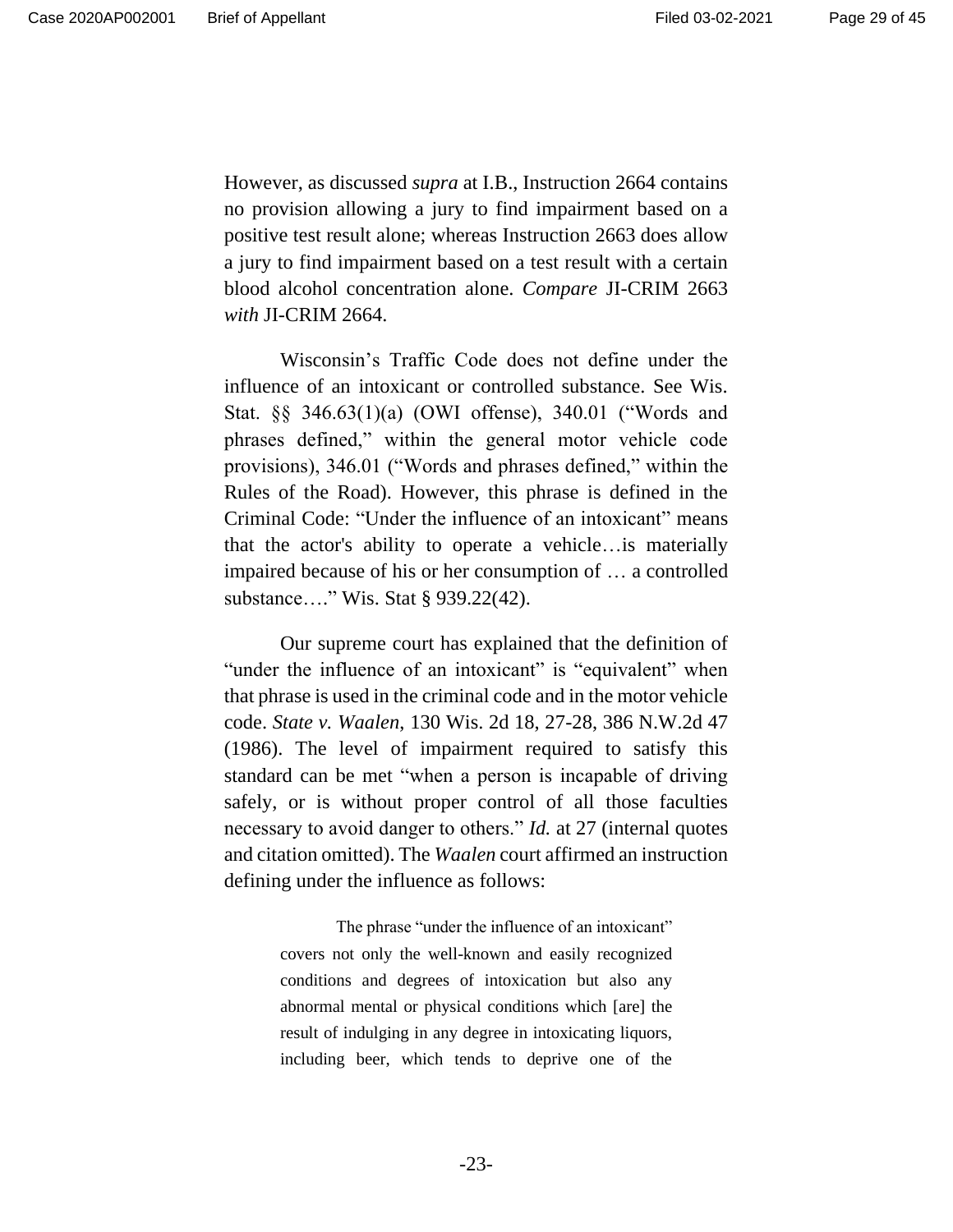clearness of intellect and self control which one would otherwise possess.

Not every person who has consumed alcoholic beverages falls within the ban of the statute. If that consumption of alcoholic beverages does not cause the person to be influenced in the ordinary and wellunderstood meaning of the term, the person is not under the influence of an intoxicant within the meaning of the statute.

*Id.* at 22. The court approved this instruction, holding that even though the instruction did not use the criminal code definition of "under the influence of an intoxicant," it "accurately describes the circumstances in which a jury can infer whether an operator's ability to operate a vehicle is 'materially impaired.'" *Id*. at 28.

The *Waalen* court also noted with approval that this instruction was "almost identical" to an instruction affirmed by an earlier decision of the court in *City of Fond du Lac v. Hernandez*, 42 Wis. 2d 473, 167 N.W.2d 408 (1969). *Waalen*, 130 Wis. 2d at 26. In *Hernandez*, the jury instruction contained additional language defined impairment as "to some degree at least[,] less able either mentally or physically, or both, to exercise the clear judgment and steady hand necessary to handle as powerful and dangerous a mechanism as a modern motor vehicle with safety to himself and the public." 42 Wis. 2d at 475-76.

In *State v. Hubbard*, the supreme court noted this result with approval, stating that the instruction given in *Waalen* was an "acceptable means for a circuit court to instruct a jury regarding the definition of 'under the influence.'" 2008 WI 92, ¶ 54, 313 Wis.2d 1, 752 N.W.2d 839. However, the *Hubbard*  court differed from *Waalen* in its interpretation that the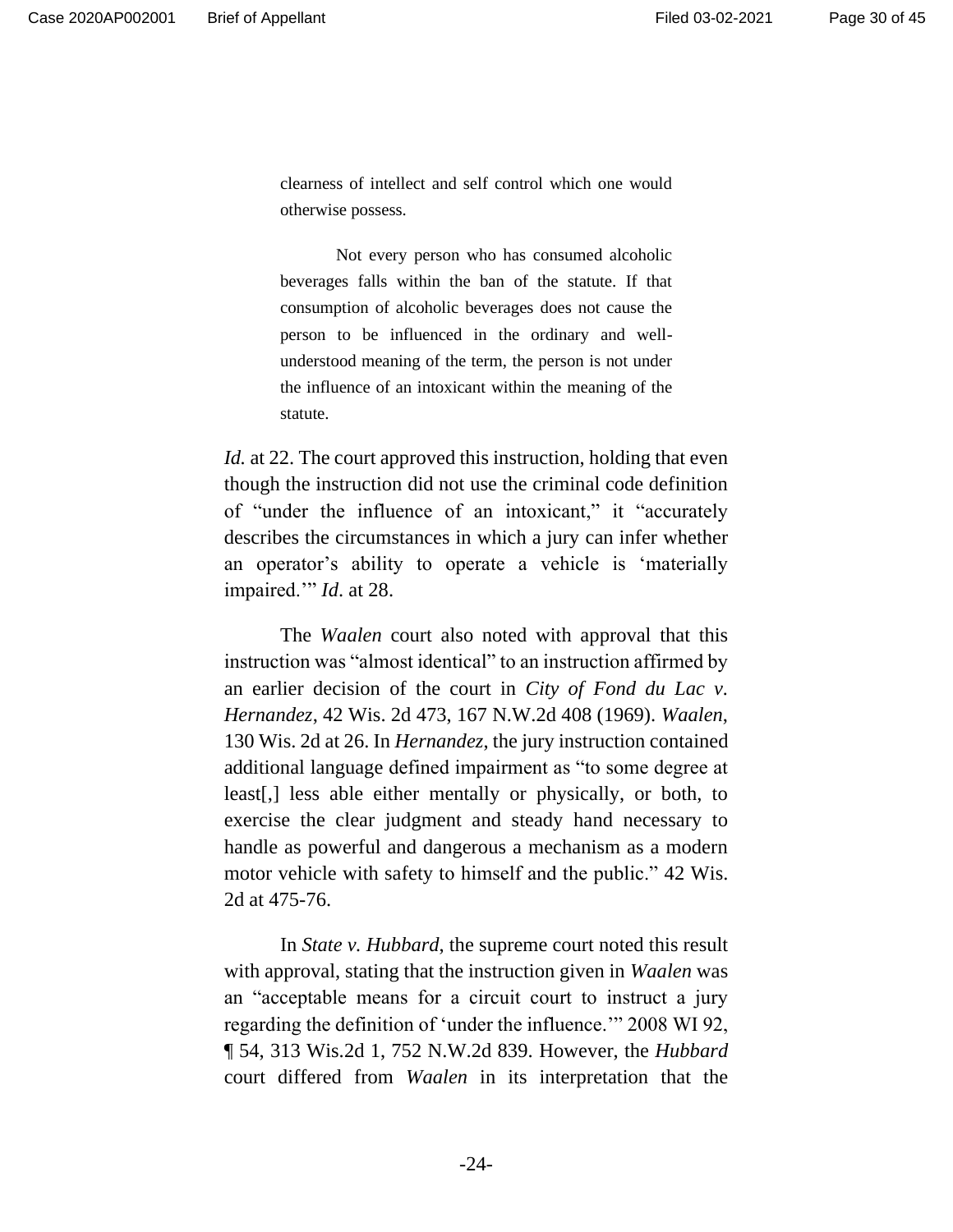language "to a degree which renders him or her incapable of safely driving" modified all provisions in Wis. Stat. § 346.63(1)(a). *Id.* at ¶ 46. *Hubbard* held that this language only applied where a defendant was alleged to be under the influence of "any other drug" or a combination of an intoxicant and "any other drug."

## *2. Removing language defining "under the influence" rendered Instruction 2664 inaccurate*

At the state's request, and over Mr. McAdory's objection, the trial court removed, and therefore the jury was not instructed on, the following standard language defining under the influence:

> Not every person who has consumed (name controlled substance) is "under the influence" as that term is used here. What must be established is that the person has consumed a sufficient amount of (name controlled substance) to cause the person to be less able to exercise the clear judgment and steady hand necessary to handle and control a motor vehicle.

JI-CRIM  $2664<sup>13</sup>$  By removing this language, the court eliminated the state's requirement to establish that Mr. McAdory had consumed a sufficient amount of cocaine or

(129:179; App.111.)

<sup>&</sup>lt;sup>13</sup> Instead, the court instructed the jury:

The definition of, quote, under the influence, closed quote. Under the influence means that the defendant's ability to operate a vehicle is impaired because of consumption of a controlled substance. It is not required that impaired ability to operate be demonstrated by particular acts of unsafe driving. What is required is that the person's ability to safely control the vehicle be impaired.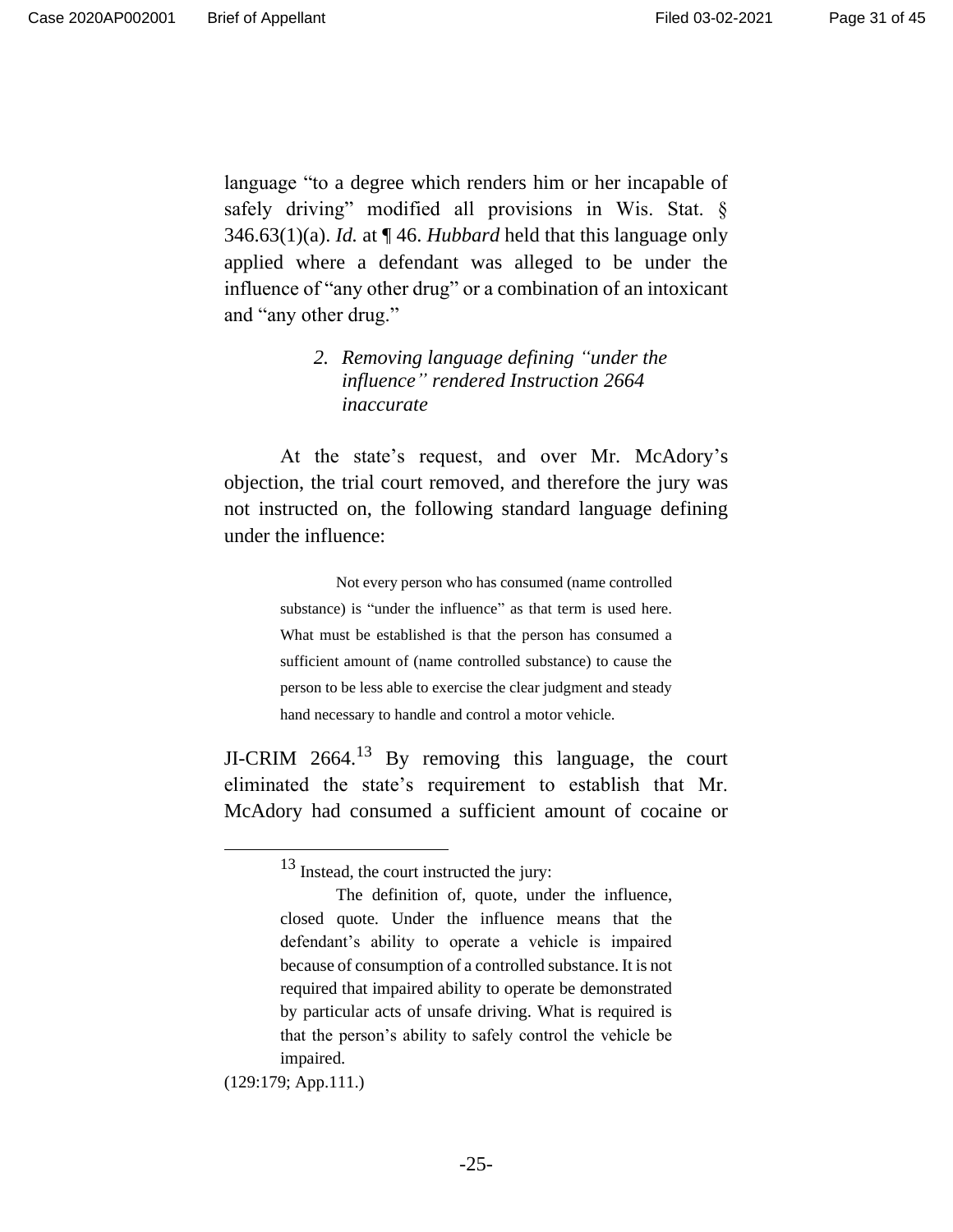THC to cause impairment, as well as the that the definition of impairment required that Mr. McAdory be "less able to exercise the clear judgment and steady hand necessary to handle or control" his vehicle. *Id.; see also Waalen*, 130 Wis. 2d at 22, 27; *Hernandez*, 42 Wis. 2d at 475-76*.*

The trial court's reasoning for removing the language indicates that it was doing so to allow for the incorrect legal standard for this count:

> [S]ome of this language in my estimation would, in fact, be more confusing to jury than helpful to them. Which is why originally my thought was to not include bracketed language there. *Because it is a strict liability provision, as you say.*

> But then the question is, do we leave the other language that what must be established is the person has consumed a sufficient amount of cocaine and what will now be Delta 9 tetrahydrocannabinol to cause a person to be less able to exercise the clear judgment and steady hand necessary to handle the control of a motor vehicle. Well, part of reason why that language, I think, adds to confusion is because of point you just made. *It's a strict liability provision. Okay? It's in your blood, you're done. Right.*

(129:171-72; App.107-08 (emphasis added).) These statements clearly indicate that the court was incorrectly applying the strict liability standard of operating with a detectable amount of controlled substance to its decision on how to instruct the jury regarding "under the influence" – an offense which is *not* a *per se* or strict liability offense. *See Hernandez*, 42 Wis. 2d at 475-76 ("Not every man who has consumed alcoholic beverages falls within the ban of the statute.") Removing the sentence "Not every person who has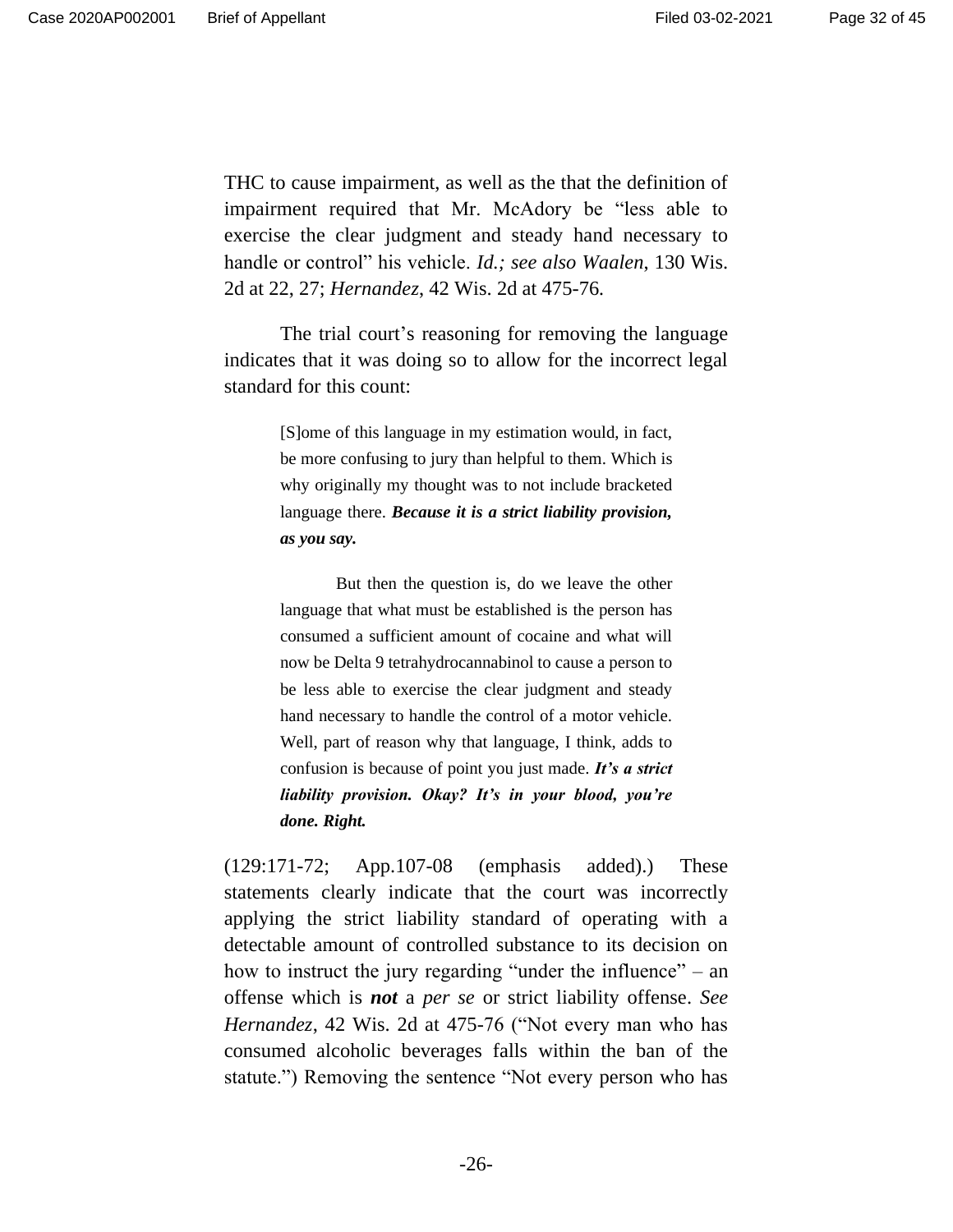consumed [the controlled substance] is 'under the influence'" from the definition of "under the influence" resulted in an instruction that failed to warn that mere consumption of a controlled substance was not sufficient to find that Mr. McAdory was "under the influence."

The trial court also found that the removed language was "inconsistent or could be interpreted in a fashion that's inconsistent" with the statement that "it is not required that impaired ability to operate be demonstrated by particular acts of unsafe driving." (129:172; App.108.) While it is true that one's ability to operate can be impaired even without particular acts of unsafe driving, the court removed important language defining what impairment *is,* if it is *not* unsafe driving: "that the person has consumed a sufficient amount of [the controlled substance] to cause the person to be less able to exercise the clear judgment and steady hand necessary to handle and control a motor vehicle." JI-CRIM 2664; *Hernandez*, 42 Wis. 2d at 475-76; *see also Waalen*, 130 Wis. 2d at 22 (impairment includes "any abnormal mental or physical conditions" as a result of consumption, "which tends to deprive one of the clearness of intellect and self control which one would otherwise possess.")

Here, the trial court's error deprived Mr. McAdory of a jury deliberation based on the correct standard of law by altering and removing key sentences from the definition of "under the influence." The jury should have been instructed that "not everyone who consumes cocaine and/or THC is under the influence" and that in order to find Mr. McAdory "under the influence of a controlled substance," it must find that he had "consumed a sufficient amount of cocaine and/or THC to cause him to be less able to exercise the clear judgment and steady hand necessary to handle and control a motor vehicle," in accordance with the standard language in Instruction 2664.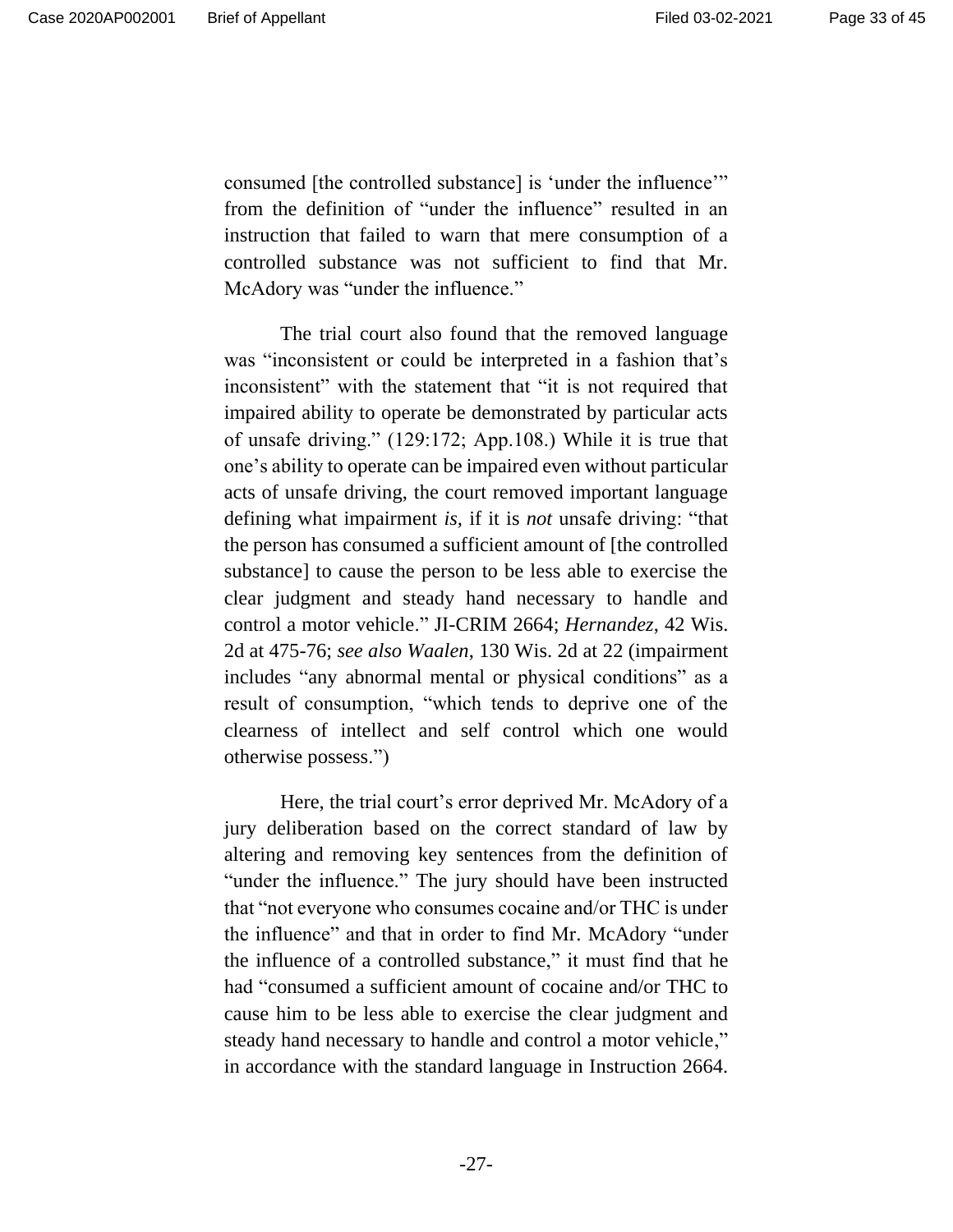*Ziebart*, 2003 WI App 258, ¶ 16 (trial court must exercise its discretion in order to fully and fairly inform jury of applicable rules of law); *see also Hubbard*, 2008 WI 92, ¶ 26 ("The objective of an instruction is not only to state the law accurately but also to explain what the law means to persons who usually do not possess law degrees") (internal quotes and citation omitted); *State v. Langlois*, 2018 WI 73, ¶ 42 n.23, 382 Wis. 2d 414, 913 N.W.2d 812 (noting "it is best practice to read the pattern instructions for each charge," rather than to abbreviate the instruction).

Where the trial court incorrectly instructs the jury, the verdict must be set aside unless the error was harmless; that is, unless there is no reasonable possibility that the error contributed to the conviction. *Ziebart*, 2003 WI App 258, ¶ 26. The State has the burden of establishing, beyond a reasonable doubt, an error was harmless. *State v. Dyess*, 124 Wis.2d 525, 543, 370 N.W.2d 222 (1985). A conviction must be reversed, unless the court is certain that the error did not influence the jury. *Id.* at 541-42.

The incorrect jury instruction was not harmless here, because there was no evidence that Mr. McAdory was impaired by cocaine or THC, other than the fact that those substances were detected in his blood. As addressed more thoroughly *supra* at I.B., there was no evidence at trial as to the impairing effects of cocaine or THC and that those effects were present in Mr. McAdory. Not only was there no evidence of unsafe driving, but there was no evidence that Mr. McAdory was physically or mentally impaired to a degree to impact his ability to drive in any way. The *only* testimony regarding impairment from the arresting officer suggested that Mr. McAdory was impaired by alcohol; however, the blood test results were negative for alcohol.

-28-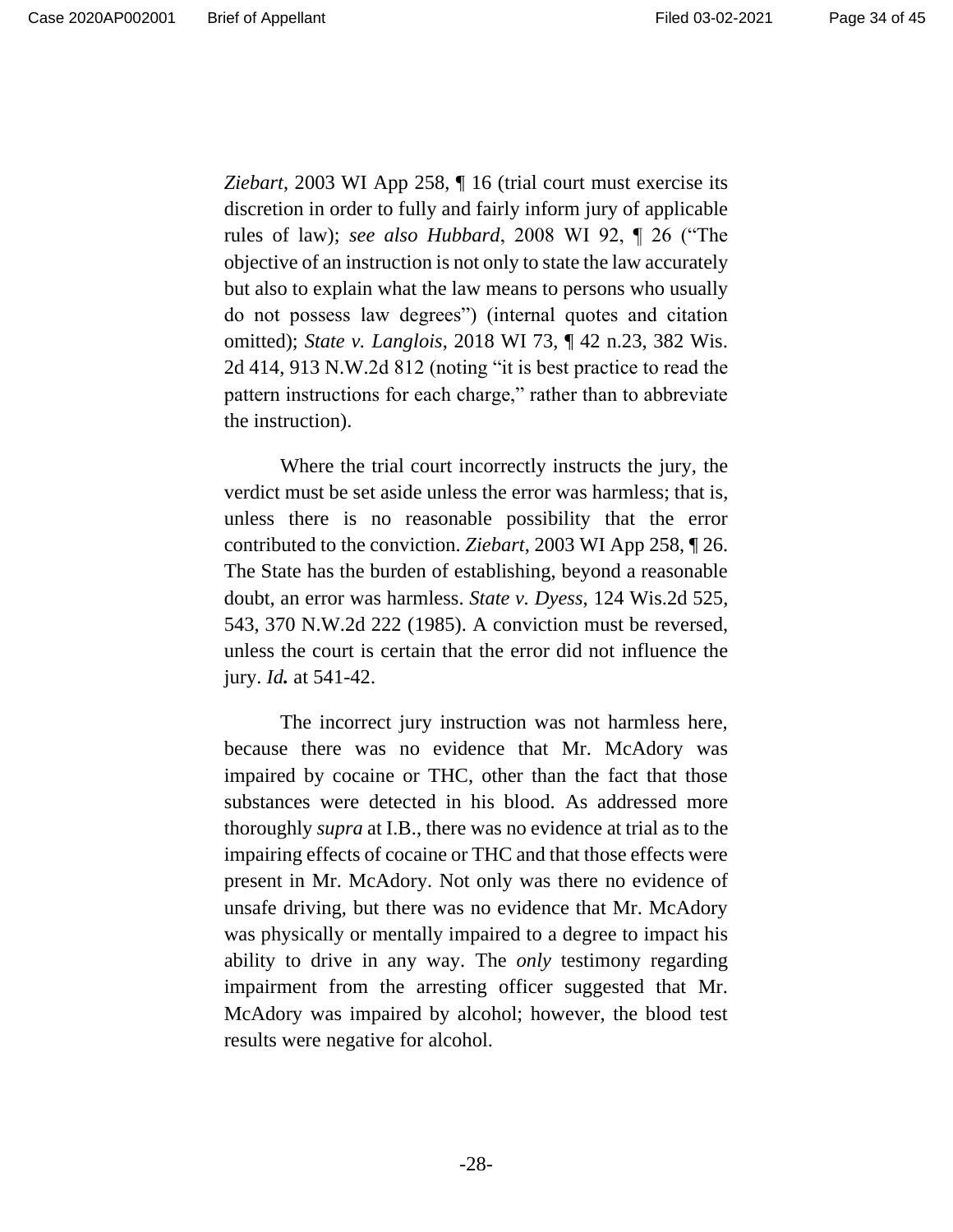Page 35 of 45

Based on the totality of the evidence at trial, and incorporating by reference the arguments made *supra* at I.B., the trial court's erroneous instruction must be considered a contributing factor in the conviction. Therefore, the error was not harmless.

# **C. Even if legally accurate, the revised instruction unconstitutionally misled the jury as to the standard for under the influence of a controlled substance**

Mr. McAdory asserts that the jury instruction given was not a legally accurate definition of the "under the influence" standard. Yet even if this court disagrees, the revised instruction was still erroneous because, based the proceedings as a whole, the instruction was reasonably likely to cause the jury to be misled as to the standard for finding Mr. McAdory under the influence at the time of driving.

A defendant is entitled to reversal if there is a reasonable likelihood that the jury applied the challenged instruction in a manner that violates the constitution. *Burris*, 2011 WI 32, ¶ 45; *State v. Lohmeier*, 205 Wis. 2d 183, 193-94, 556 N.W.2d 90 (1996) A jury instruction that allows conviction based on insufficient proof violates the defendant's constitutional rights. *Austin*, 2013 WI App 96, ¶ 16. The burden is on the defendant to establish a reasonable likelihood that the jury unconstitutionally applied the instruction. *Burris*, 2011 WI 32, ¶ 46. In determining whether this burden is met, the reviewing court "examine the challenged jury instructions in light of the proceedings as a whole." *Lohmeier*, 205 Wis. 2d at 194.

Viewing Mr. McAdory's trial as a whole, it is reasonably likely the jury was misled by the removal of key language defining "under the influence" from Instruction 2664. Importantly, the jury indicated its confusion over what "under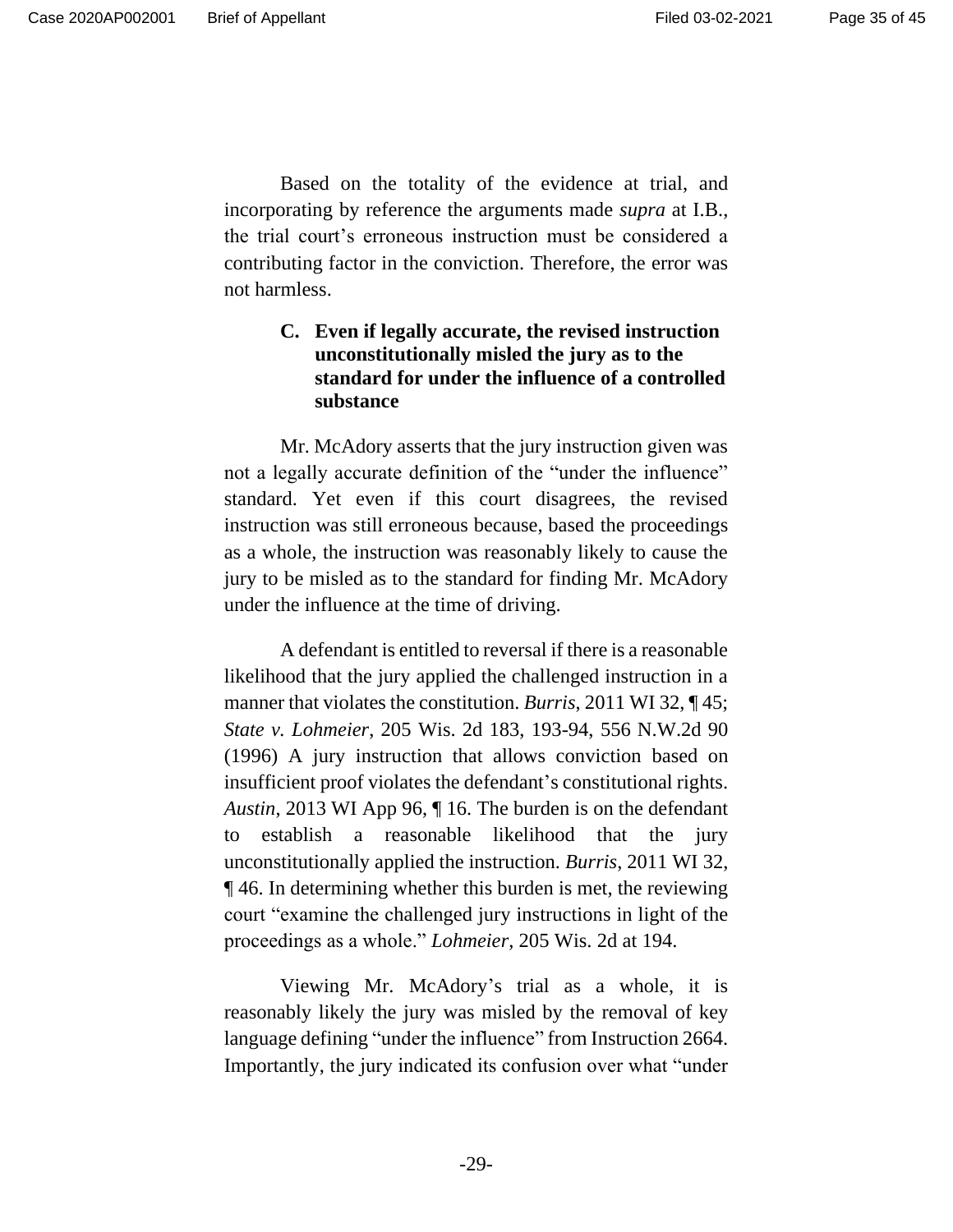the influence" meant in this case when it asked the court to clarify the definition of under the influence of an intoxicant versus a controlled substance. (87; 129:206.) The jury's question makes sense when viewed in full context of the evidence at trial, and the fact that where there was any evidence of impairment, it was related to impairment by an intoxicant and *not* a controlled substance. (*See* arguments at *supra* at I.B., hereby incorporated by reference.) The jury's question demonstrated that the modified instruction was insufficient to explain the standard for "under the influence." As such, the court's instruction to the jury to review the standard instructions – which had been modified to *remove* a full

Further, the state and the court repeatedly confused the two OWI counts and their elements throughout the trial, referring to the operating under the influence charge as a strict liability offense that could be proven simply by the presence of a controlled substance in Mr. McAdory's blood. The state told the jury as much during its opening arguments, telling it to "pay particularly close attention to the evidence surrounding the operating while intoxicated charge. But there are two things. First, the defendant had to be driving. And, second, that he had a detectable amount of controlled substances in his system." (129:98-99.)

paragraph defining under the influence – did not help the issue.

The state made the same arguments during the jury instruction conference. (129:158, 168-70; App.102, 104-06.) And the court applied this erroneous standard in deciding to remove some of the defining language from Instruction 2664: "[O]riginally my thought was to not include bracketed language there. *Because it is a strict liability provision*… Well, part of reason why that language, I think, adds to confusion is because of point you just made. *It's a strict liability provision. Okay? It's in your blood, you're done.*" (129:171-72; App.107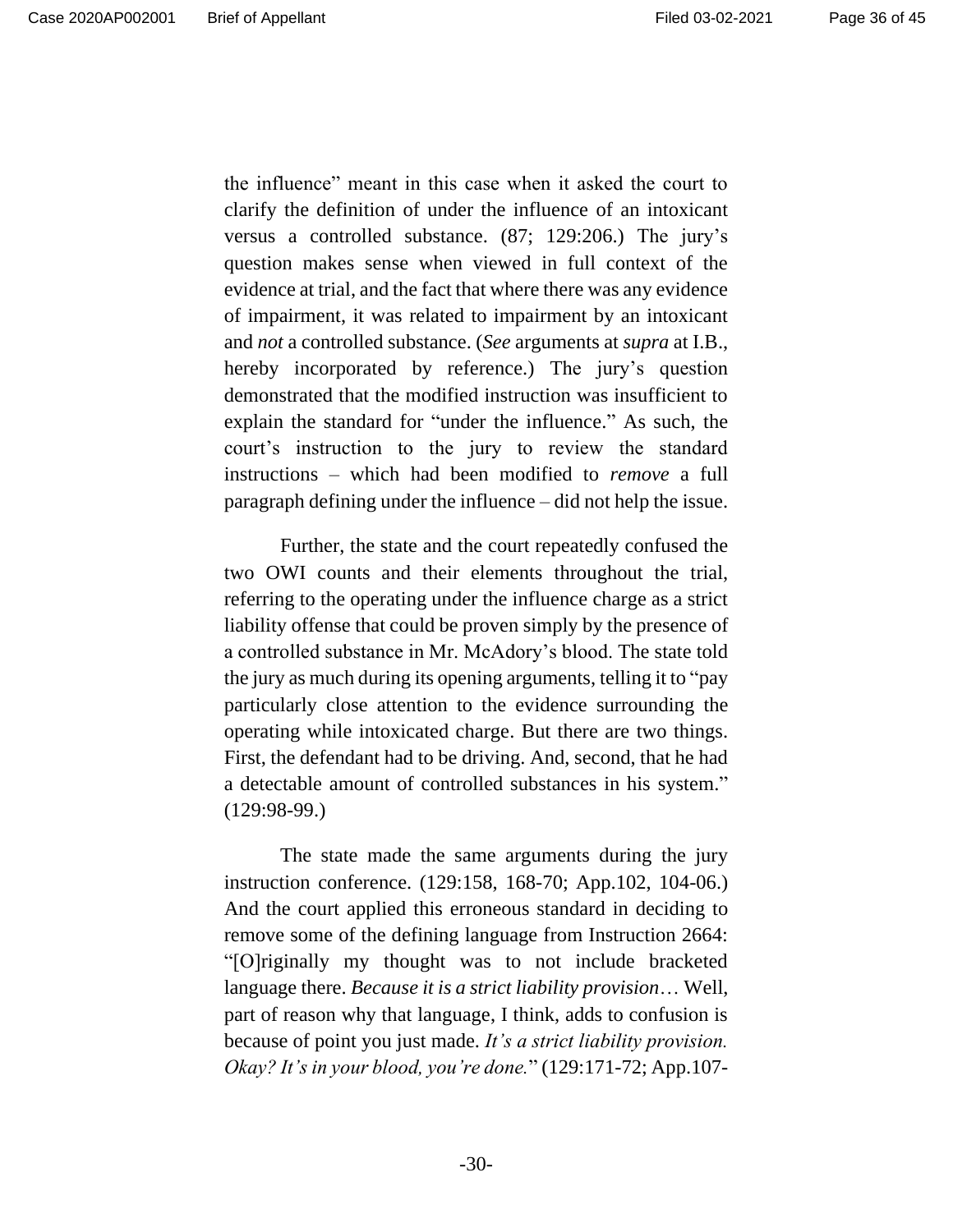08 (emphasis added).) It's true that these comments were not made in the presence of the jury, but they informed the court's decision in revising the language used to instruct the jury as to the "under the influence" element.

Thus, the proceeding as a whole demonstrates the reasonable likelihood that removing key defining language from Instruction 2664 misled the jury as to what the state had to prove to show Mr. McAdory was under the influence of a controlled substance at the time of driving. "[T]here is a reasonable likelihood that the jury was misled and therefore applied potentially confusing instructions in an unconstitutional manner." *See Lohmeier,* 205 Wis.2d at 194, 556 N.W.2d 90. Given that the other charge of operating with a restricted controlled substance did have a strict liability standard, and the focus on the elements and supporting evidence of *that* offense over the offense of operating under influence, there is a reasonable likelihood that the jury confused the two standards and convicted solely on the presence of a controlled substance in McAdory's blood instead of finding that he was actually impaired at the time of driving. The resulting impact was a lowering of the standard by which the state was required to prove impairment, making it "reasonably likely that the jury understood the instructions to allow a conviction based on insufficient proof." *Austin*, 2013 WI App 96, ¶ 16.

It is reasonably likely that the jury was misled by the court's removal of defining language from Instruction 2664, in violation of Mr. McAdory's constitutional rights.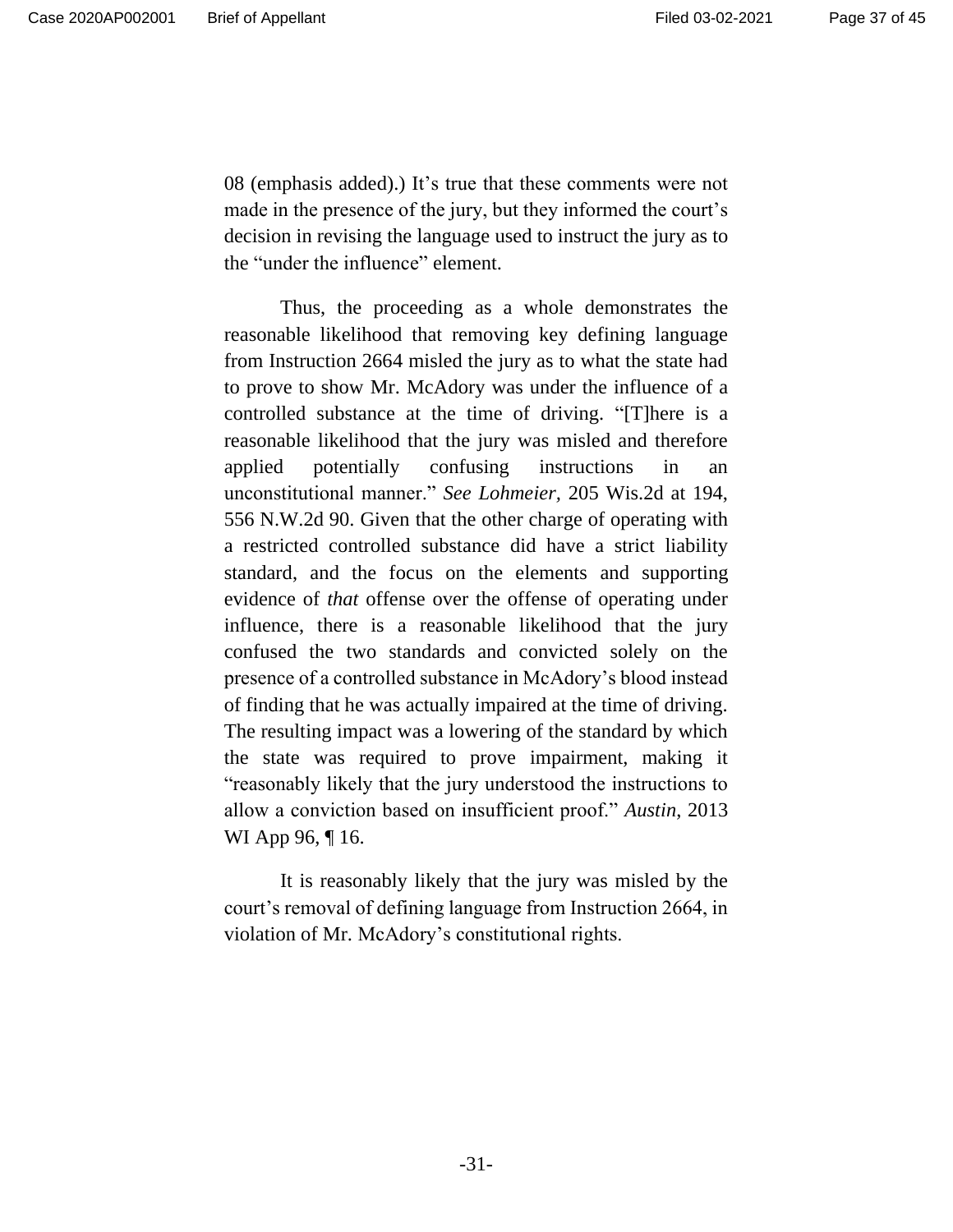# **III. MR. MCADORY'S CONVICTION OF OPERATING UNDER THE INFLUENCE OF A CONTROLLED SUBSTANCE SHOULD BE REVERSED IN THE INTEREST OF JUSTICE BECAUSE THE REAL CASE OR CONTROVERSY WAS NOT FULLY TRIED**

#### **A. Legal principles and standard of review**

This court may exercise its discretion to grant reversal of a conviction "if it appears from the record that the real controversy has not been fully tried, or that it is probable that justice has for any reason miscarried... regardless of whether the proper motion or objection appears in the record…" Wis. Stat. § 752.35.

An appellate court "may reverse a conviction based on a jury instruction regardless of whether an objection was made, when the instruction ... arguably caused the real controversy not to be fully tried." *State v. Perkins*, 2001 WI 46, ¶ 12, 243 Wis. 2d 141, 626 N.W.2d 762. A court's failure to provide the jury a proper framework for analyzing the key issue at trial prevented that issue from being fully tried. *Austin*, 2013 WI App 96, ¶ 23.

# **B. The Real Controversy – Whether Mr. McAdory was Under the Influence of a Controlled Substance at the Time of Driving – was Not Fully Tried**

Throughout the trial, both the prosecutors and the court conflated the two OWI charges Mr. McAdory faced, treating both as strict liability offenses. The state told the jury in its opening arguments, "[P]ay particularly close attention to the evidence surrounding *the operating while intoxicated charge*. But there are two things. First, the defendant had to be driving. And, second, that he had a detectable amount of controlled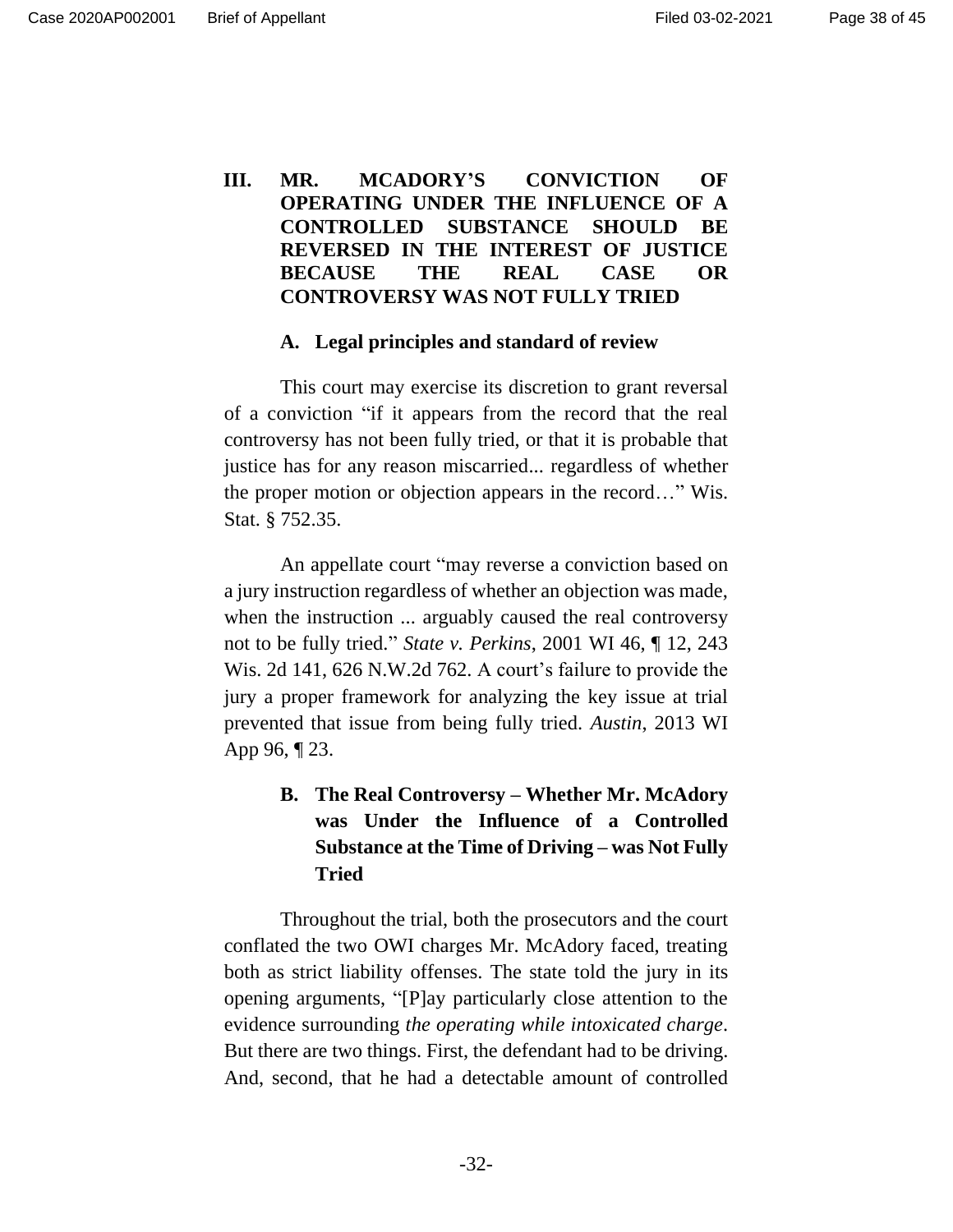substances in his system." (129:98-99 (emphasis added).). The court based its decision to remove language defining "under the influence" from the jury instructions on a belief that it was a strict liability offense – this after the state argued the same during the jury instruction conference. (129:158, 168-72; App.102, 104-08.)

The state presented no evidence linking any alleged impairment on Mr. McAdory's part to controlled substances. *See* arguments *supra* at I.B., hereby incorporated. The state's case was made up of an officer who believed that Mr. McAdory was under the influence of an intoxicant, (129:110-11, 114, 121), and evidence that a detectible level of cocaine and THC was found in Mr. McAdory's blood, whereas his blood was negative for alcohol. (84; 86; 129:141-44.)

Confusion between the two counts and their elements infected the entire proceeding from opening arguments to the jury instructions and resulted in a failure to fully try the real controversy in this case – whether the evidence showed that Mr. McAdory was under the influence of a controlled substance at the time of driving. That this failure occurred is demonstrated by the lack of any evidence to support a finding that Mr. McAdory was under the influence of a controlled substance at the time of driving. For these reasons, his conviction should be reversed pursuant to this court's discretion under Wis. Stat. § 752.35.

#### **CONCLUSION**

For the foregoing reasons, Mr. McAdory respectfully requests the Court to enter an order vacating the Judgment of Conviction and directing the trial court to enter a judgment of acquittal notwithstanding the verdict on Count 1. Alternatively, Mr. McAdory asks this Court to vacate the Judgment of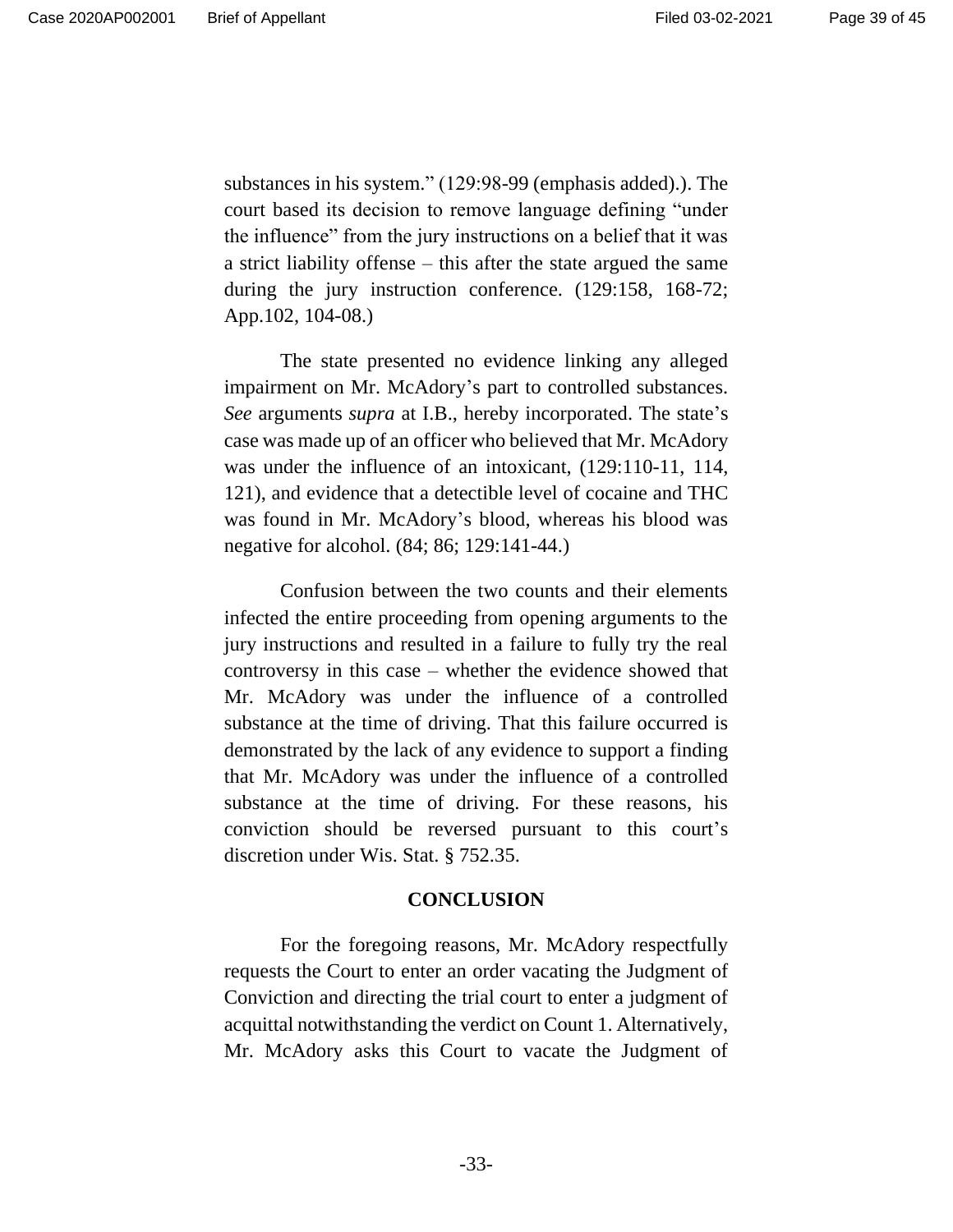Conviction and remand this case to the circuit court for a new trial on Count 1.

Dated this 1st day of March, 2021.

Respectfully submitted,

JENNIFER A. LOHR State Bar No. 1085725

LOHR LAW OFFICE, LLC 583 D'Onofrio Dr., Suite 1011 Madison, WI 53719 (608) 515-8106 jlohr@lohrlawoffice.com

Attorney for Appellant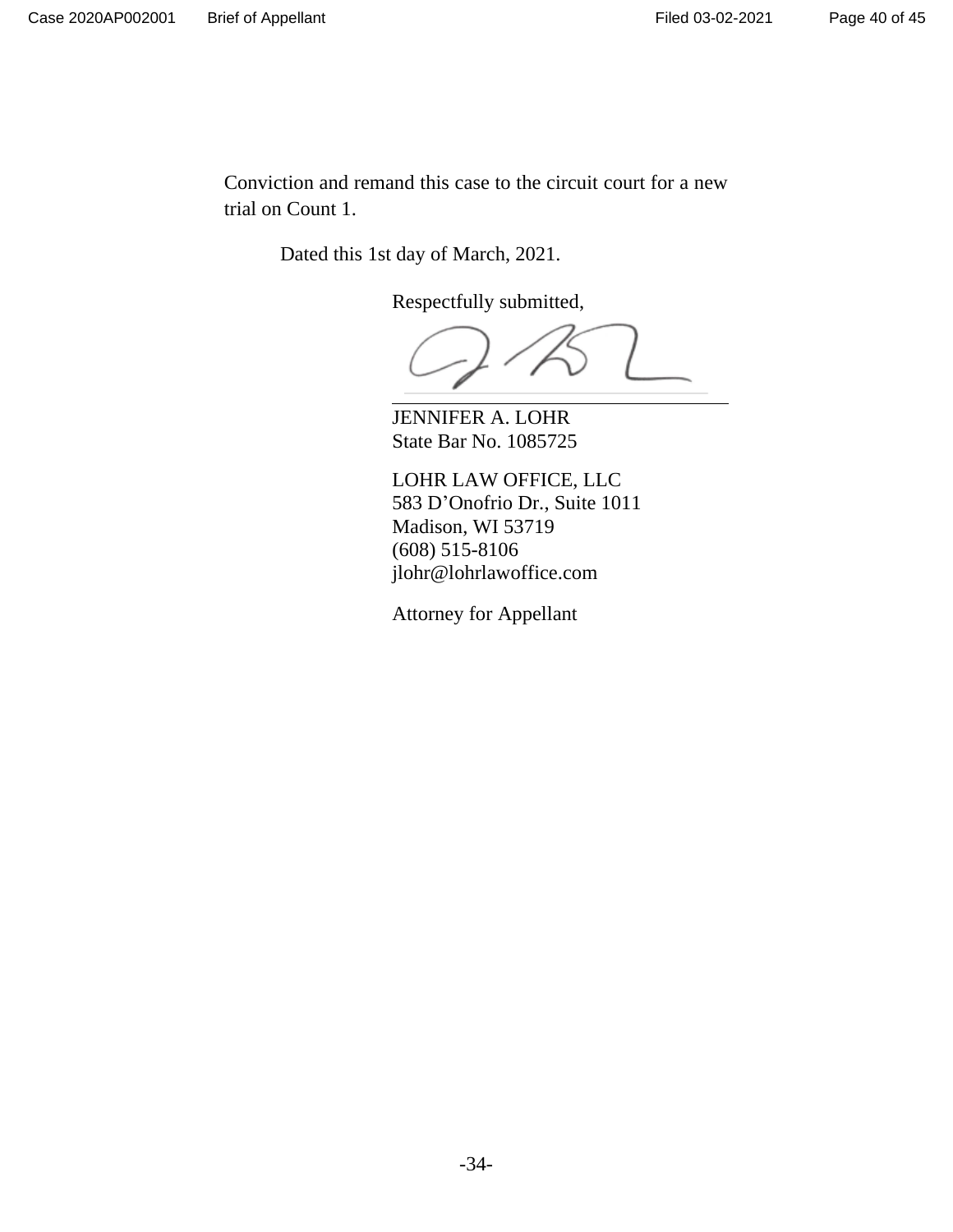# **CERTIFICATION AS TO FORM/LENGTH**

I certify that this brief meets the form and length requirements of Rule 809.19(8)(b) and (c) in that it is: proportional serif font, minimum printing resolution of 200 dots per inch, 13 point body text, 11 point for quotes and footnotes, leading of minimum 2 points and maximum of 60 characters per line of body text. The length of the brief is 8,900 words.

# **CERTIFICATE OF COMPLIANCE WITH RULE 809.19(12)**

I hereby certify that:

I have submitted an electronic copy of this brief, excluding the appendix, if any, which complies with the requirements of § 809.19(12). I further certify that:

This electronic brief is identical in content and format to the printed form of the brief filed on or after this date.

A copy of this certificate has been served with the paper copies of this brief filed with the court and served by mail on all opposing parties.

Dated this 1st day of March, 2021.

Signed:

JENNIFER A. LOHR State Bar No. 1085725

LOHR LAW OFFICE, LLC 583 D'Onofrio Dr., Suite 1011 Madison, WI 53719 (608) 515-8106 jlohr@lohrlawoffice.com

Attorney for Appellant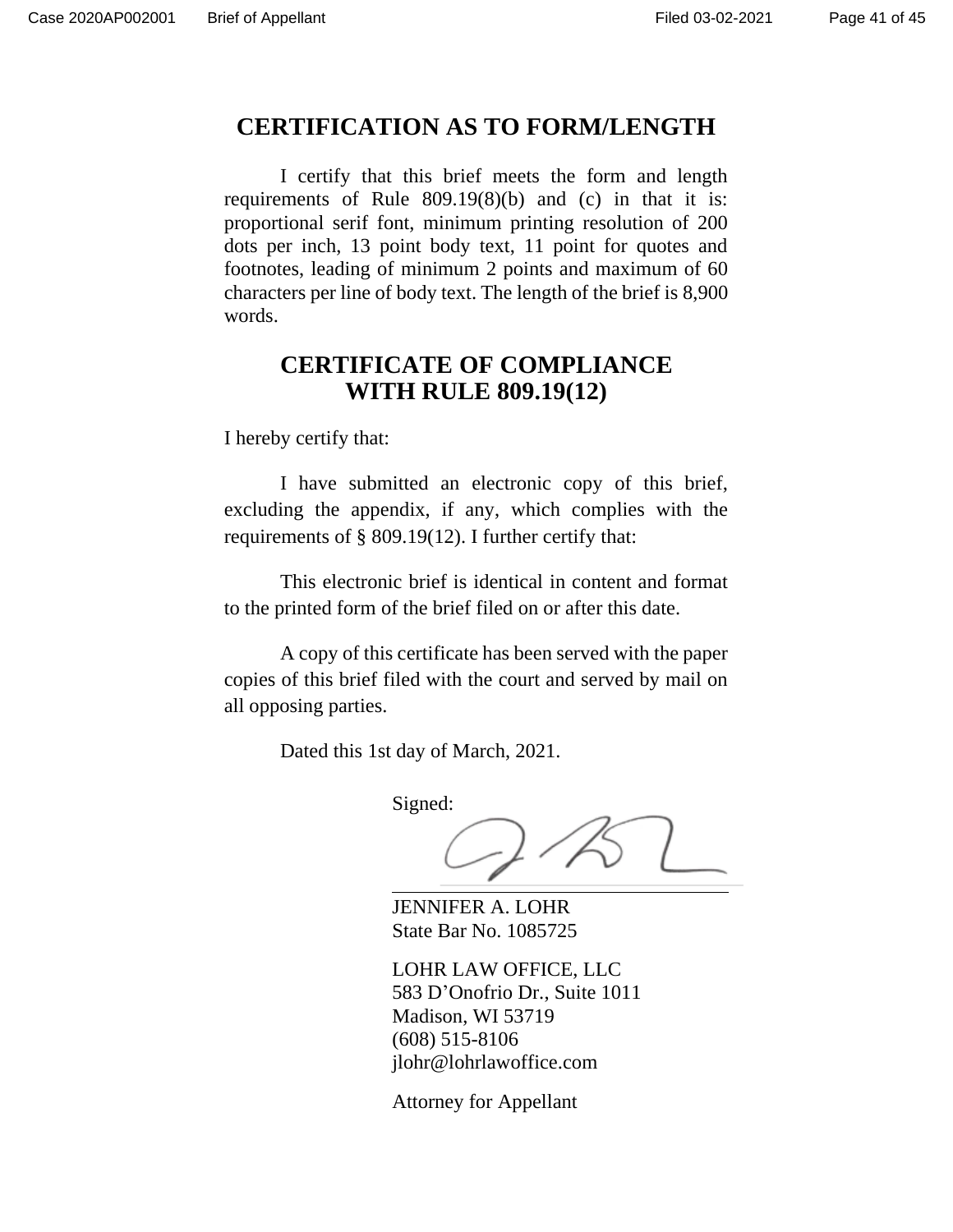# **CERTIFICATION OF MAILING**

I hereby certify in accordance with Wis. Stat. 809.80(4), on March 1, 2021, I deposited in the United States mail for delivery to the clerk by first-class mail, ten copies of the defendant-appellant's brief and appendix.

Dated this 1st day of March, 2021.

Signed:

JENNIFER A. LOHR State Bar No. 1085725

LOHR LAW OFFICE, LLC 583 D'Onofrio Dr., Suite 1011 Madison, WI 53719 (608) 515-8106 jlohr@lohrlawoffice.com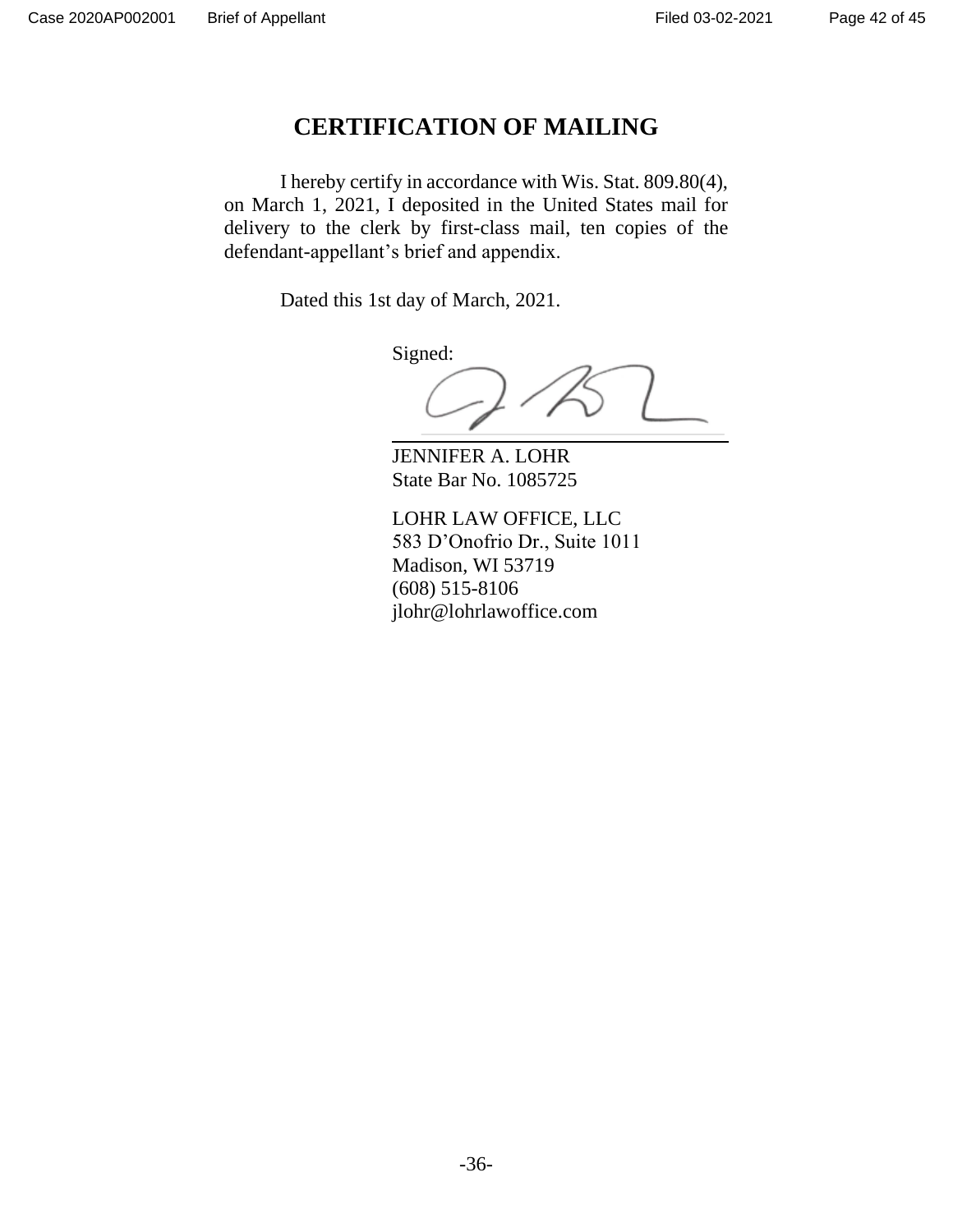# **CERTIFICATION AS TO APPENDIX**

I hereby certify that filed with this brief, either as a separate document or as a part of this brief, is an appendix that complies with  $\S 809.19(2)(a)$  and that contains, at a minimum: (1) a table of contents; (2) the findings or opinion of the circuit court; and (3) portions of the record essential to an understanding of the issues raised, including oral or written rulings or decisions showing the circuit court's reasoning regarding those issues.

I further certify that if this appeal is taken from a circuit court order or judgment entered in a judicial review of an administrative decision, the appendix contains the findings of fact and conclusions of law, if any, and final decision of the administrative agency.

I further certify that if the record is required by law to be confidential, the portions of the record included in the appendix are reproduced using first names and last initials instead of full names of persons, specifically including juveniles and parents of juveniles, with a notation that the portions of the record have been so reproduced to preserve confidentiality and with appropriate references to the record.

Dated this 1st day of March, 2021.

Signed:

JENNIFER A. LOHR State Bar No. 1085725

LOHR LAW OFFICE, LLC 583 D'Onofrio Dr., Suite 1011 Madison, WI 53705 (608) 515-8106 jlohr@lohrlawoffice.com

Attorney for Appellant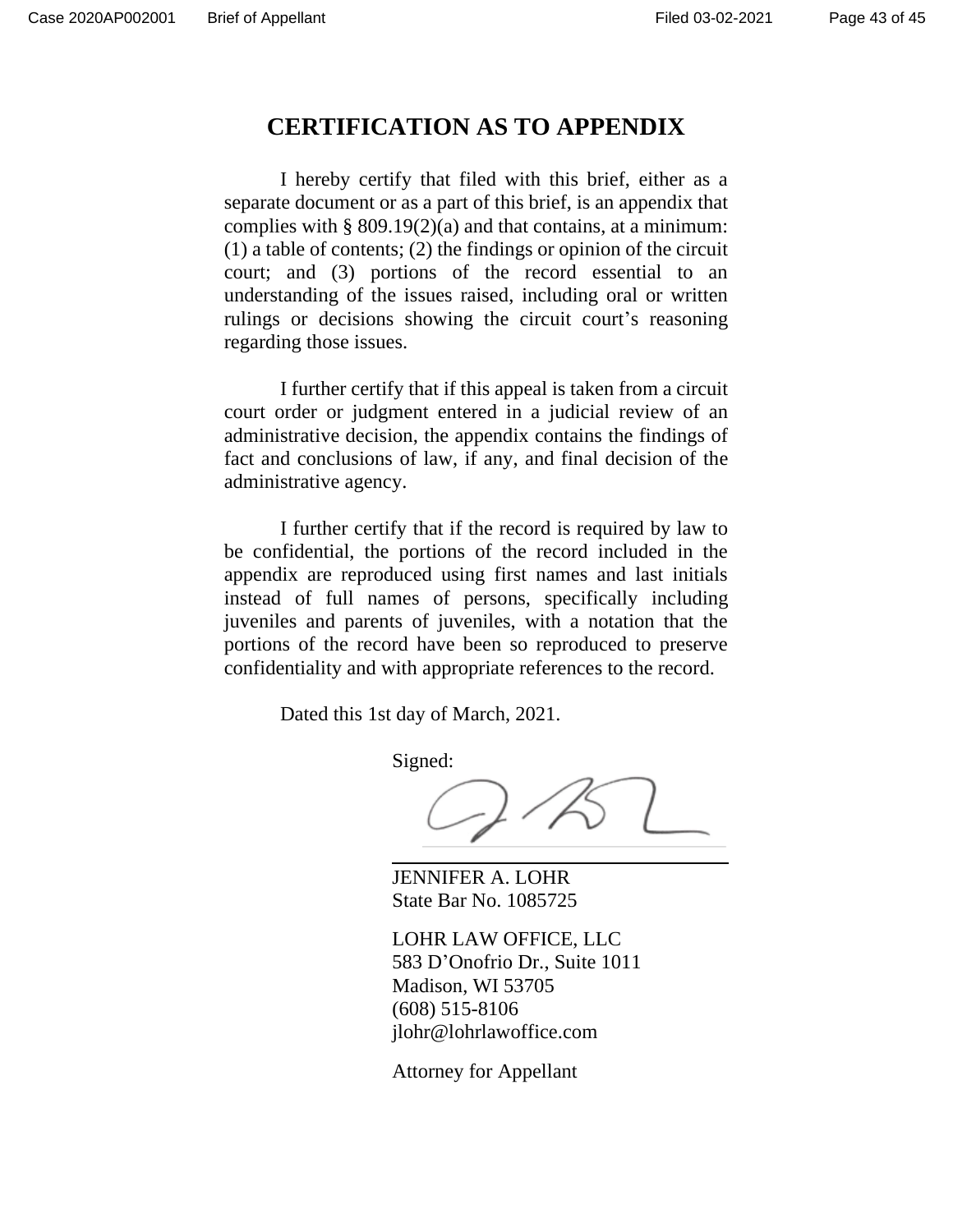# **A P P E N D I X**